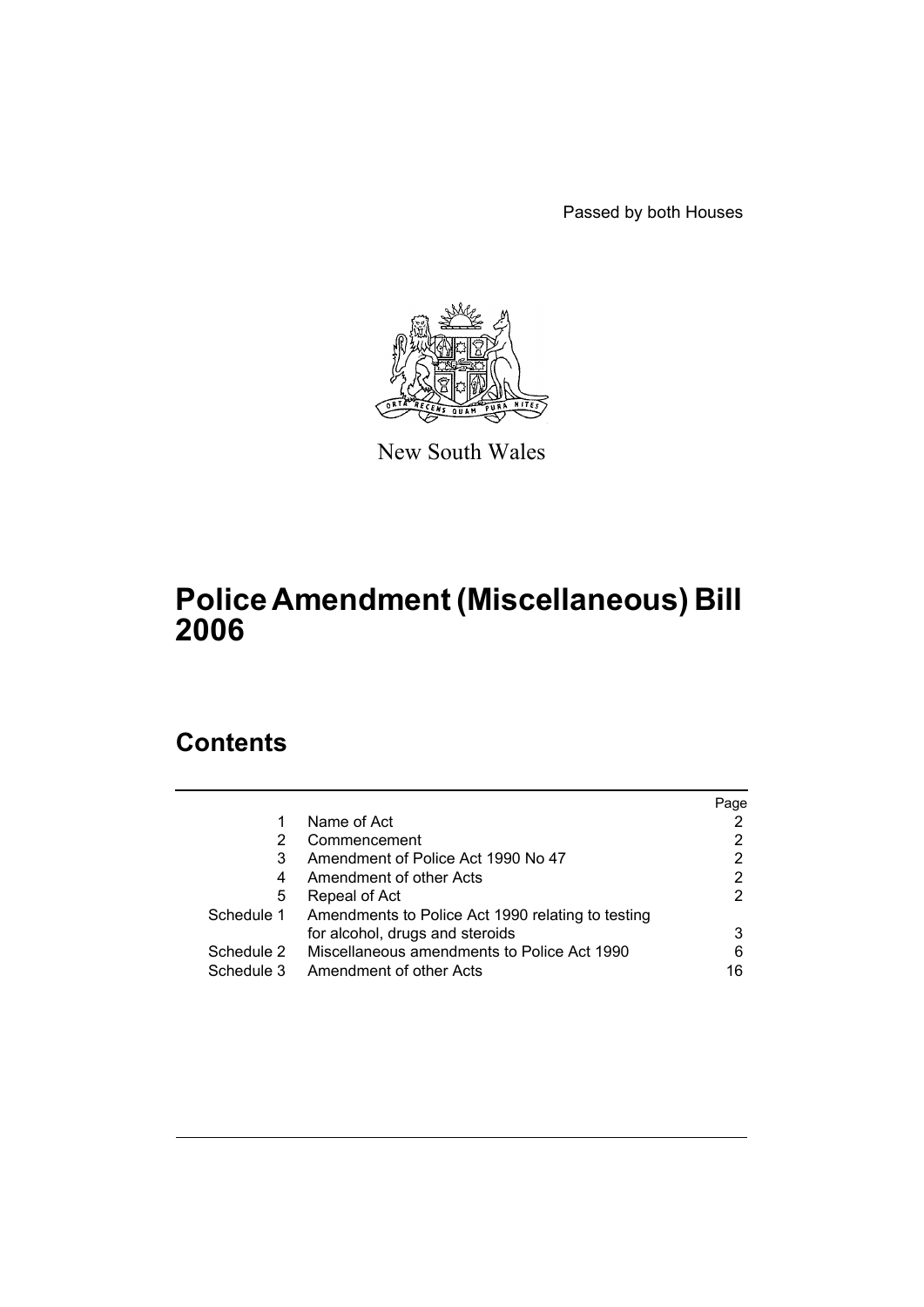*I certify that this PUBLIC BILL, which originated in the LEGISLATIVE ASSEMBLY, has finally passed the LEGISLATIVE COUNCIL and the LEGISLATIVE ASSEMBLY of NEW SOUTH WALES.*

> *Clerk of the Legislative Assembly. Legislative Assembly, Sydney, , 2006*



New South Wales

# **Police Amendment (Miscellaneous) Bill 2006**

Act No . 2006

An Act to amend the *Police Act 1990* to make further provision for the testing of police officers for the presence of alcohol, prohibited drugs and steroids and with respect to police complaints, to rename NSW Police as the NSW Police Force and to make miscellaneous amendments to the *Police Act 1990* and other Acts following a statutory review of the *Police Act 1990*; and for other purposes.

*I have examined this Bill, and find it to correspond in all respects with the Bill as finally passed by both Houses.*

*Chairman of Committees of the Legislative Assembly.*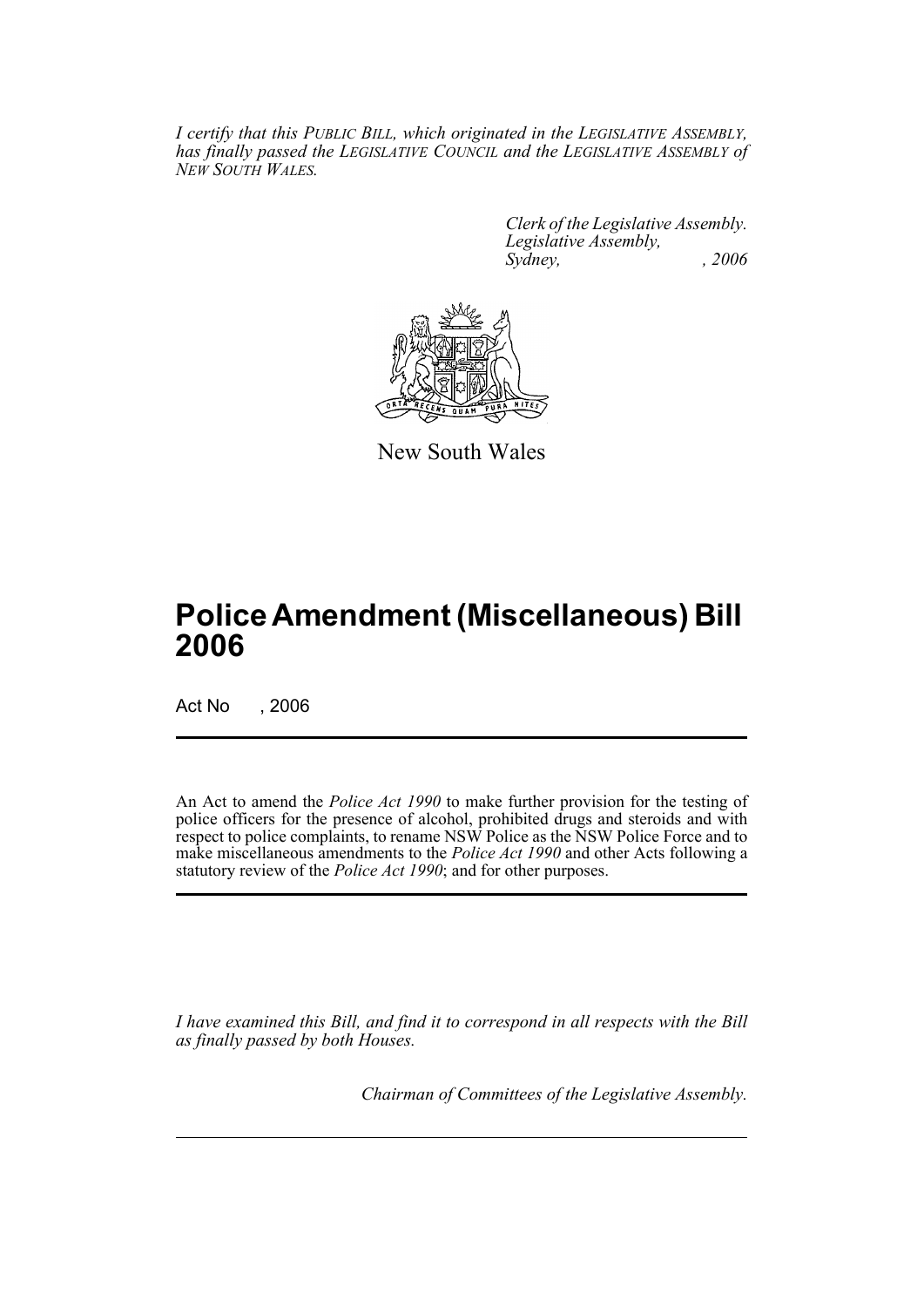# <span id="page-2-0"></span>**The Legislature of New South Wales enacts:**

### **1 Name of Act**

This Act is the *Police Amendment (Miscellaneous) Act 2006*.

#### <span id="page-2-1"></span>**2 Commencement**

This Act commences on a day or days to be appointed by proclamation.

# <span id="page-2-2"></span>**3 Amendment of Police Act 1990 No 47**

The *Police Act 1990* is amended as set out in Schedules 1 and 2.

# <span id="page-2-3"></span>**4 Amendment of other Acts**

The Acts specified in Schedule 3 are amended as set out in that Schedule.

#### <span id="page-2-4"></span>**5 Repeal of Act**

- (1) This Act is repealed on the day following the day on which all of the provisions of this Act have commenced.
- (2) The repeal of this Act does not, because of the operation of section 30 of the *Interpretation Act 1987*, affect any amendment made by this Act.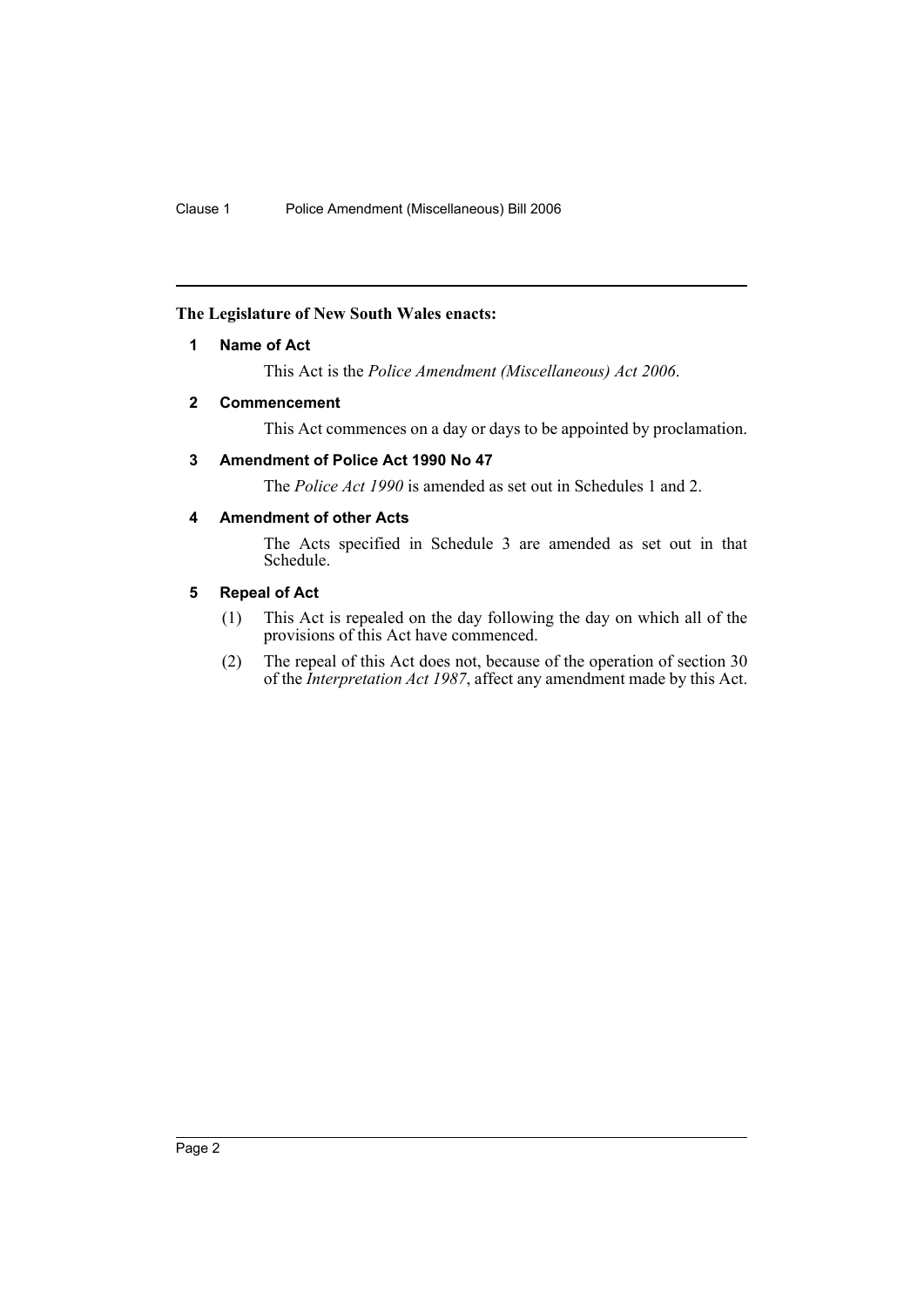Amendments to Police Act 1990 relating to testing for alcohol, drugs and steroids Schedule 1

# <span id="page-3-0"></span>**Schedule 1 Amendments to Police Act 1990 relating to testing for alcohol, drugs and steroids**

(Section 3)

# **[1] Section 211A Testing of police officers for alcohol and prohibited drugs** Insert "(or both)" after "urine or hair" in section 211A (1) (b).

#### **[2] Section 211A (2A)**

Omit the subsection. Insert instead:

- (2A) An authorised person must require any police officer directly involved in a mandatory testing incident to:
	- (a) undergo a breath test, or submit to a breath analysis, for the purpose of testing for the presence of alcohol, and
	- (b) provide a sample of their urine or hair (or both) for the purpose of testing for the presence of prohibited drugs,

in accordance with the directions of the authorised person and the regulations.

### **[3] Section 211A (4A) and (4B)**

Omit "incident" wherever occurring.

Insert instead "mandatory testing incident".

#### **[4] Section 211A (4E), (4F) and (4G)**

Insert after section 211A (4D):

- (4E) A police officer of or above the rank of superintendent may direct any off duty police officer to accompany another police officer to any police premises to report for duty to provide a sample of the off duty police officer's urine or hair (or both) for the purpose of testing for the presence of prohibited drugs. The selection of police officers for testing pursuant to this subsection is to be conducted on a targeted basis, as determined by the Commissioner.
- (4F) A police officer directed to accompany another police officer pursuant to subsection (4E) must not refuse to do so without reasonable excuse.
- (4G) For the purposes of subsection (4E), a police officer is taken to be *off duty* other than when a police officer is required to report for duty in accordance with a roster.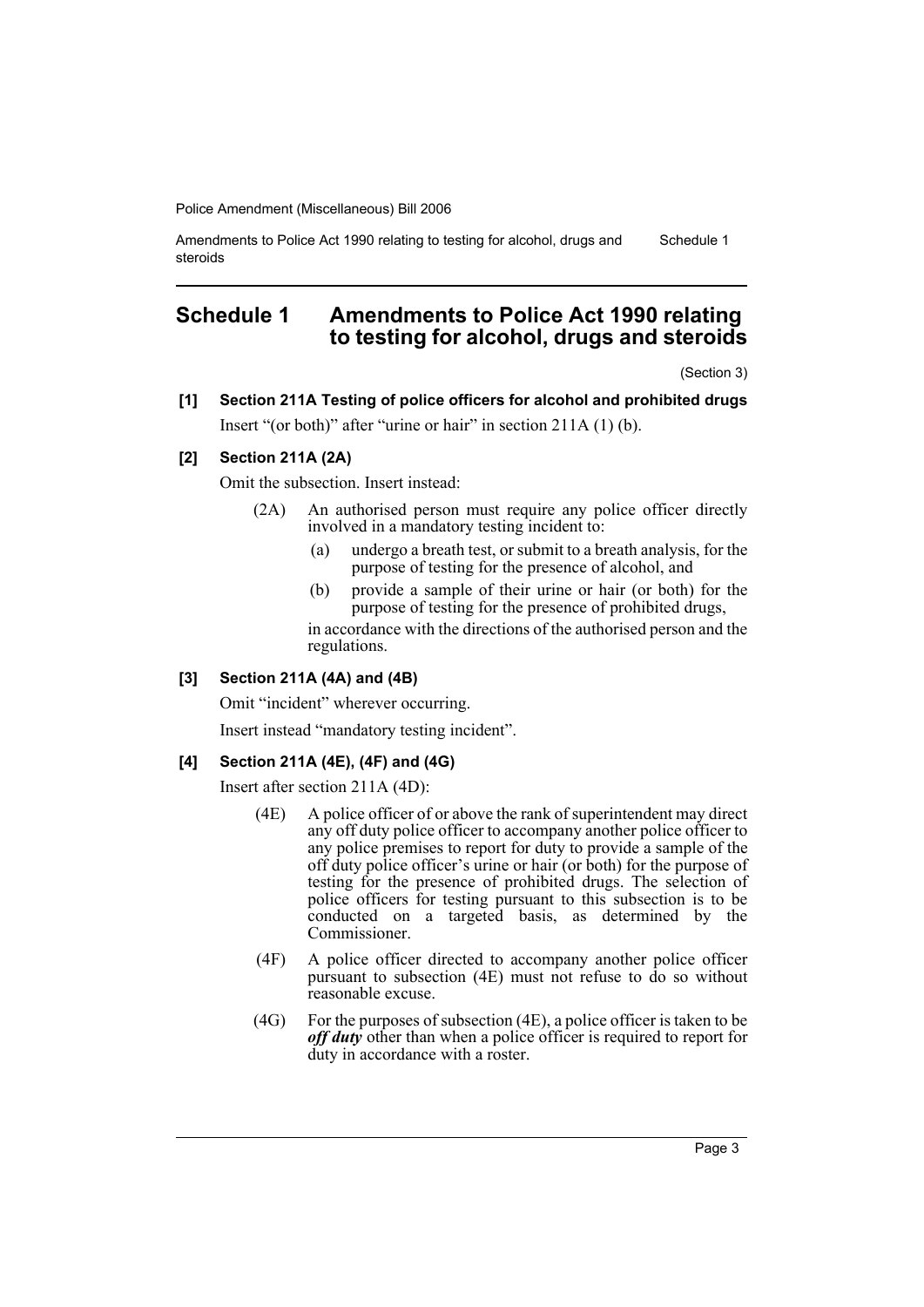Schedule 1 Amendments to Police Act 1990 relating to testing for alcohol, drugs and steroids

### **[5] Section 211A (5) (i)**

Insert after section 211A (5) (h):

(i) the circumstances amounting to reasonable excuse for failing to accompany a police officer pursuant to subsection (4E).

#### **[6] Section 211A (7)**

Insert in alphabetical order:

*mandatory testing incident* means an incident where a person is killed or seriously injured:

- (a) as a result of the discharge of a firearm by a police officer, or
- (b) as a result of the application of physical force by a police officer, or
- (c) while detained by a police officer, or while in police custody, or
- (d) in circumstances involving a police aircraft, motor vehicle or vessel.

*police premises* means any police station, command, building, structure or any other area occupied from time to time by the NSW Police Force.

#### **[7] Section 211AA**

Insert after section 211A:

#### **211AA Testing of officers for steroids**

- (1) An authorised person may require any police officer who is on duty in accordance with a roster to provide a sample of the police officer's urine for the purpose of testing for the presence of steroids. The selection of police officers for testing pursuant to this subsection is to be conducted on a targeted basis, as determined by the Commissioner.
- (2) The regulations may make provision for or with respect to the following:
	- (a) the authorisation of persons:
		- (i) to administer tests for the purpose of detecting the presence of steroids, and
		- (ii) to operate equipment for that purpose,
	- (b) the conduct of testing,
	- (c) the taking of samples of urine,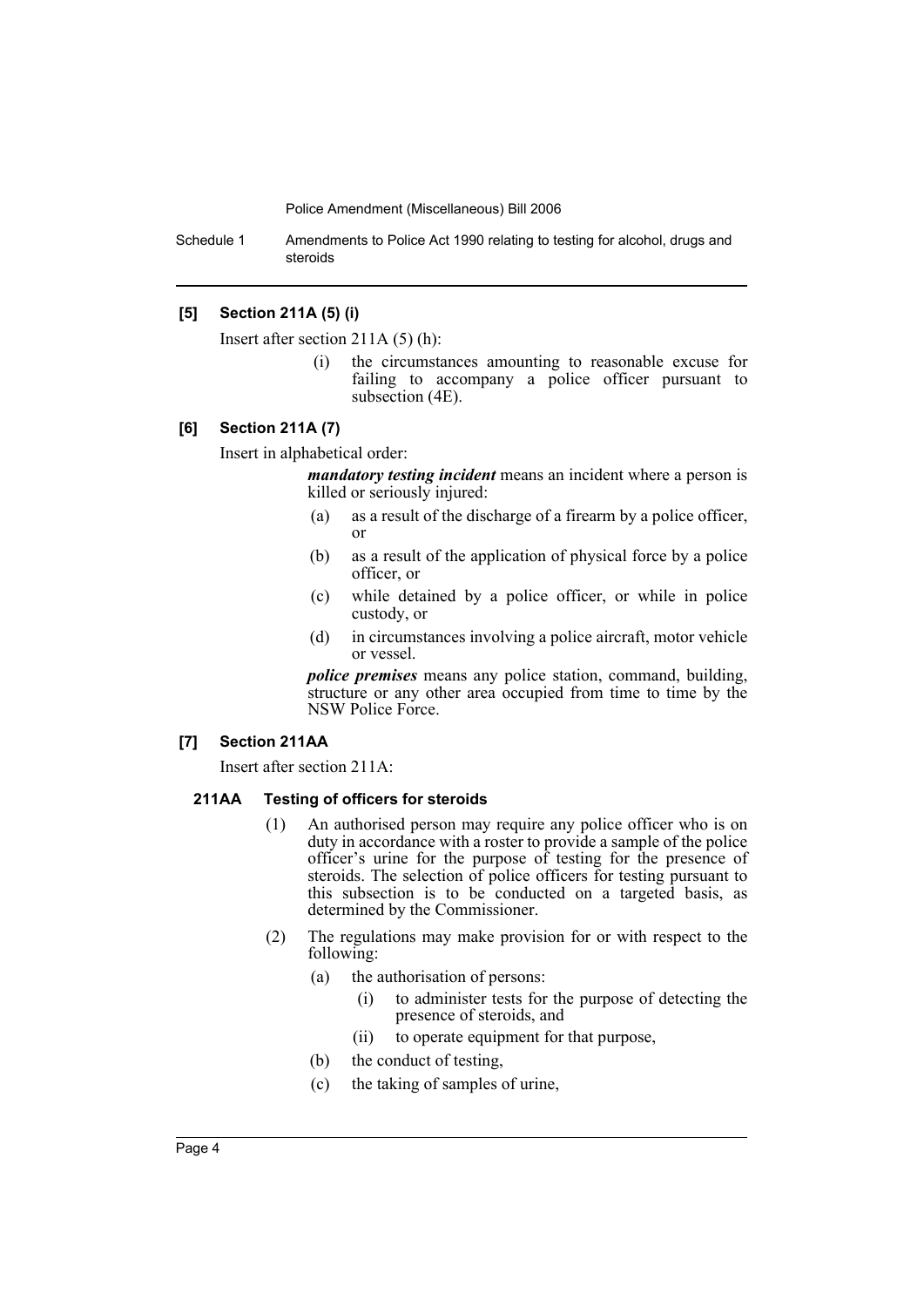Amendments to Police Act 1990 relating to testing for alcohol, drugs and steroids Schedule 1

- (d) the devices used in carrying out tests,
- (e) the accreditation of persons conducting analyses for the presence of steroids,
- (f) the procedure for the handling and analysis of samples of urine,
- (g) offences relating to interference with test results or the testing procedure,
- (h) the confidentiality of test results,
- (i) requests for production of medical prescriptions for steroids and offences relating to failure to comply with such requests.
- (3) The annual report of the NSW Police Force prepared under the *Annual Reports (Departments) Act 1985* must include details of:
	- (a) the number of tests for steroids conducted during the relevant year, and
	- (b) the number of those tests that indicated that a police officer had tested positive for the presence of steroids.
- (4) In this section:

*authorised person* means a person authorised in accordance with the regulations to conduct tests for the purposes of this section and the regulations.

*steroid* means anabolic and androgenic steroidal agents included in Schedule Four to the Poisons List under the *Poisons and Therapeutic Goods Act 1966*.

#### **[8] Section 211B Code of behaviour regarding the consumption of alcohol and the use of prohibited drugs or steroids**

Insert "and steroids" after "prohibited drugs" in section 211B (1).

#### **[9] Section 211B (2) (a) and (d)**

Insert "or steroids" after "prohibited drugs" wherever occurring.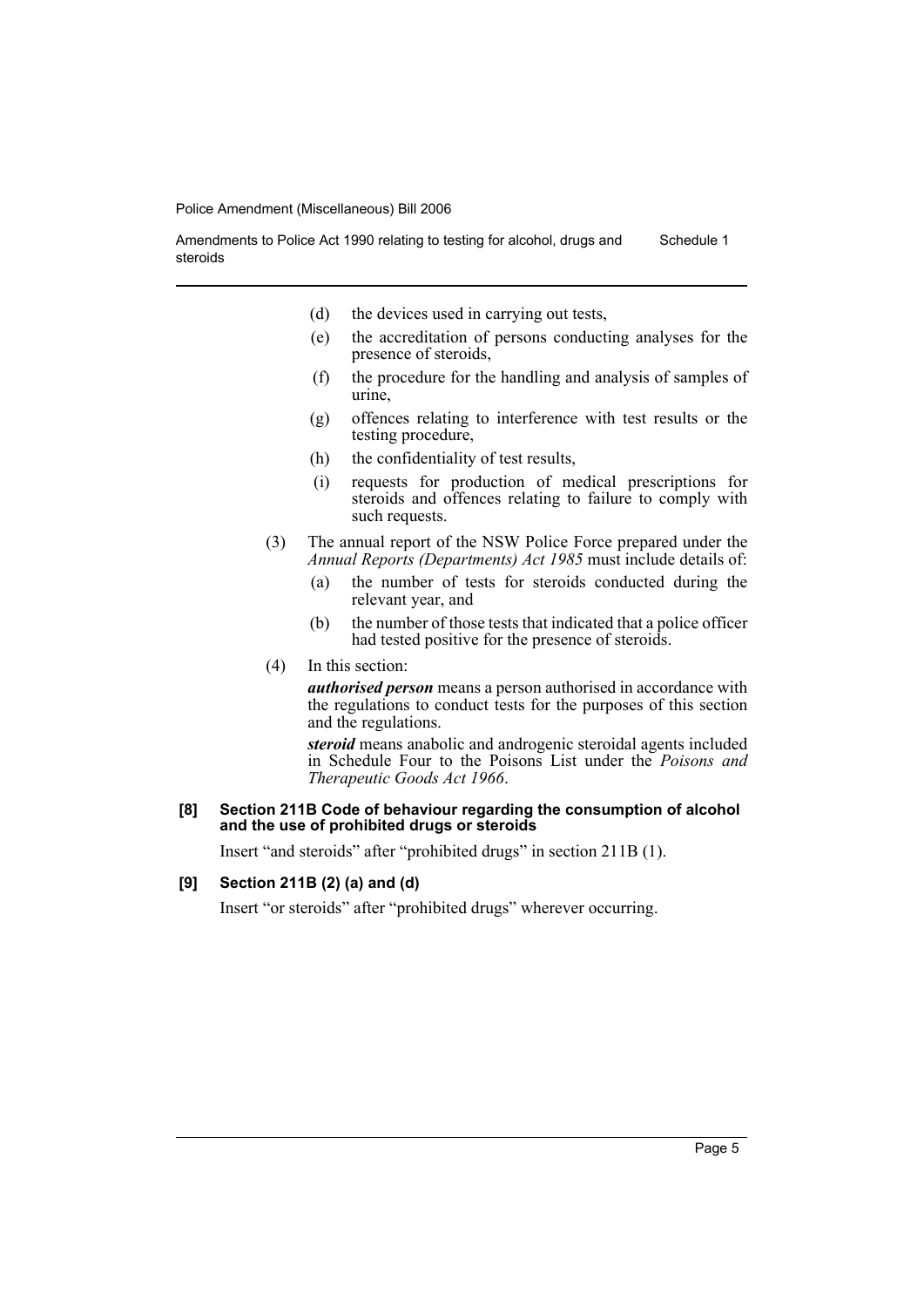Schedule 2 Miscellaneous amendments to Police Act 1990

# <span id="page-6-0"></span>**Schedule 2 Miscellaneous amendments to Police Act 1990**

(Section 3)

#### **[1] The whole Act (except Schedule 4)**

Omit "NSW Police" wherever occurring (except where elsewhere specifically referred to in this Schedule).

Insert instead "the NSW Police Force".

#### **[2] The whole Act (except Schedule 4)**

Omit "NSW Police Senior Executive Service" wherever occurring (except where elsewhere specifically referred to in this Schedule).

Insert instead "the NSW Police Force Senior Executive Service".

#### **[3] Long title**

Omit the long title. Insert instead:

An Act to establish the NSW Police Force, to provide for the management of the NSW Police Force and for the employment of its members of staff; and for other purposes.

#### **[4] Section 3 Definitions**

Omit "is described in Schedule 2" wherever occurring from the definitions of *Assistant Commissioner* and *Deputy Commissioner* in section 3 (1).

Insert instead "is determined by the Minister under Division 2 of Part 5".

#### **[5] Section 3 (1)**

Omit the definitions of *NSW Police* and *NSW Police Senior Executive Service*.

Insert instead in alphabetical order:

*NSW Police Force* means the NSW Police Force established by this Act.

*NSW Police Force Senior Executive Service* means the NSW Police Force Senior Executive Service established by this Act.

#### **[6] Section 3 (1)**

Insert in alphabetical order:

*police education course* means a course of education determined by the Commissioner to be a police education course for the purposes of one or more provisions of this Act or the regulations.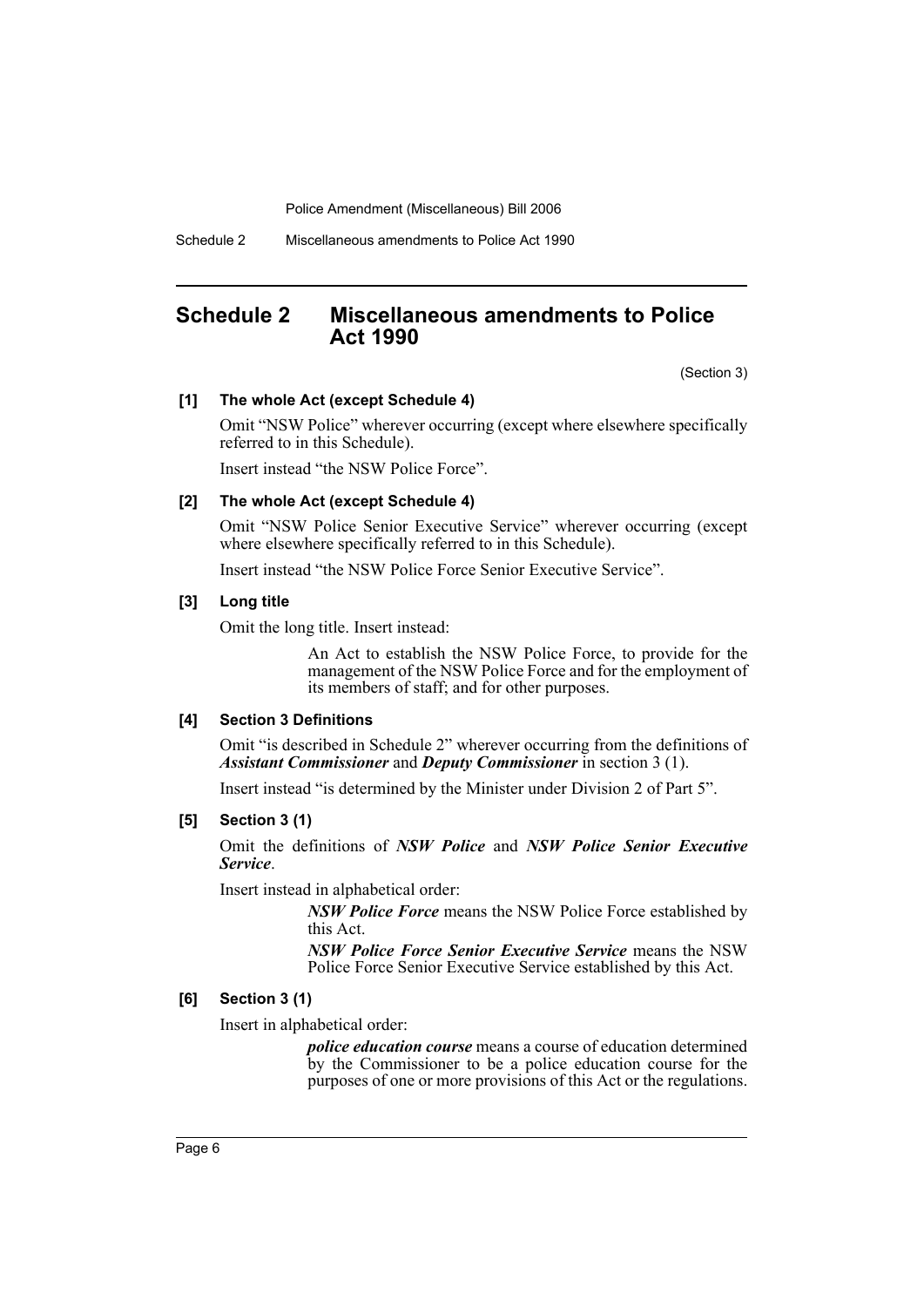Miscellaneous amendments to Police Act 1990

*student of policing* means a person (other than a police officer) who is undergoing a police education course.

#### **[7] Part 2, heading**

Omit "**NSW Police**". Insert instead "**NSW Police Force**".

#### **[8] Section 4 Establishment of NSW Police Force**

Omit "NSW Police". Insert instead "The NSW Police Force".

#### **[9] Sections 5 and 6 (2)**

Omit "NSW Police" wherever occurring.

Insert instead "The NSW Police Force".

#### **[10] Section 6 Mission and functions of NSW Police Force**

Omit section 6 (1). Insert instead:

(1) The mission of the NSW Police Force is to work with the community to reduce violence, crime and fear.

# **[11] Part 3 Protective Security Group**

Omit the Part.

# **[12] Part 5, heading**

Omit "**NSW Police**". Insert instead "**NSW Police Force**".

# **[13] Section 32 Definitions**

Omit the definitions of *executive officer* and *executive position* from section 32 (1).

Insert instead:

*executive officer* means a person holding a position for the time being determined to be an executive position under section 33 (1).

*executive position* means a position referred to in section 33 (1).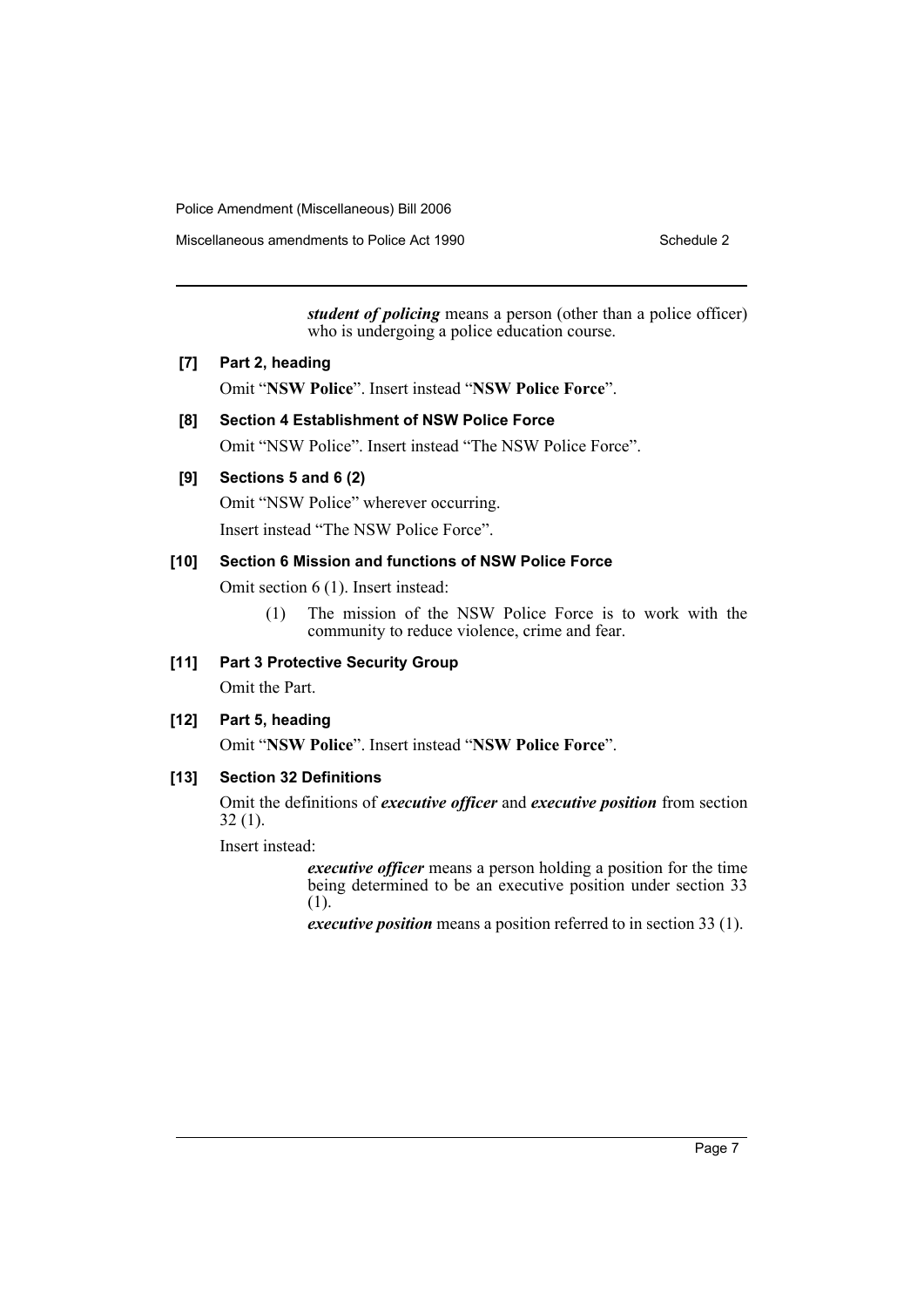Schedule 2 Miscellaneous amendments to Police Act 1990

#### **[14] Part 5, Division 2**

Omit the Division. Insert instead:

# **Division 2 Composition of NSW Police Force Senior Executive Service**

#### **33 Composition of NSW Police Force Senior Executive Service**

- (1) The NSW Police Force Senior Executive Service comprises the persons holding positions for the time being determined by the Minister to be executive positions.
- (2) A list of the positions determined under subsection (1) is to be made publicly available on the website of the NSW Police Force.

#### **34 Positions that may be determined to be executive positions**

- (1) The Minister may determine a position to be an executive position only if the position is a position in the NSW Police Force recommended by the Commissioner for inclusion in the NSW Police Force Senior Executive Service.
- (2) The position of either a police officer who is of or above the rank of superintendent or an administrative officer may be determined to be an executive position.
- (3) The position of Commissioner is not a position in the NSW Police Force Senior Executive Service.

#### **[15] Section 39 Appointment to be made on merit**

Insert after section 39 (2):

- (2A) The Commissioner is, for the purpose of determining the merit of the persons eligible for appointment to a vacant executive position under this section, to have regard to:
	- (a) the nature of the duties of the position, and
	- (b) the abilities, qualifications, experience, standard of work performance and personal qualities of those persons that are relevant to the performance of those duties.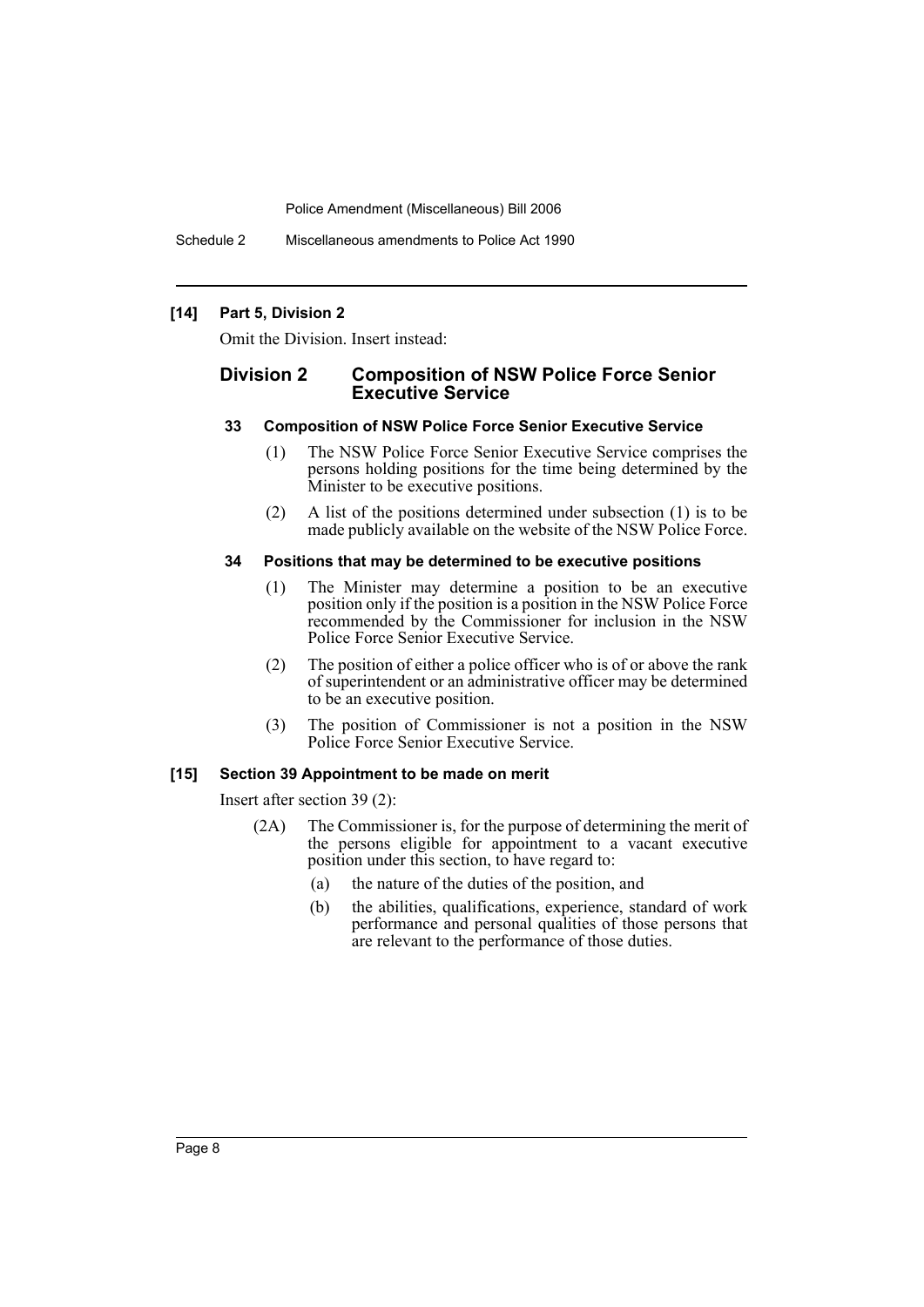Miscellaneous amendments to Police Act 1990

### **[16] Sections 57 and 58**

Omit the sections. Insert instead:

#### **57 Change in status of positions**

- (1) If a position ceases to be an executive position by determination of the Minister under this Part:
	- (a) the position is not thereby abolished, and
	- (b) any person holding the position is to be taken to have been appointed to the position in accordance with the relevant provisions.
- (2) However, the determination by which a position is omitted may direct that the person holding the position is to cease to hold that position, but only if the person was not employed in the public sector (within the meaning of Division 6) immediately before last becoming an executive officer.
- (3) The person to whom any such direction relates ceases to hold the position concerned and has the same rights and obligations as if the person had ceased to be an executive officer as referred to in section 51 (4).
- (4) A determination that omits or adds an executive position may contain other provisions of a savings or transitional nature consequent on a position becoming or ceasing to be an executive position or becoming a different kind of executive position.

#### **58 Change in title of positions**

A position referred to in a determination of the Minister under this Part does not cease to be an executive position merely because of a change in the title of the position.

#### **[17] Part 7, heading**

Omit "**NSW Police**". Insert instead "**NSW Police Force**".

#### **[18] Part 8, heading**

Omit "**NSW Police**". Insert instead "**NSW Police Force**".

# **[19] Section 96 Attachment of wages or salary of members of NSW Police** Omit the section.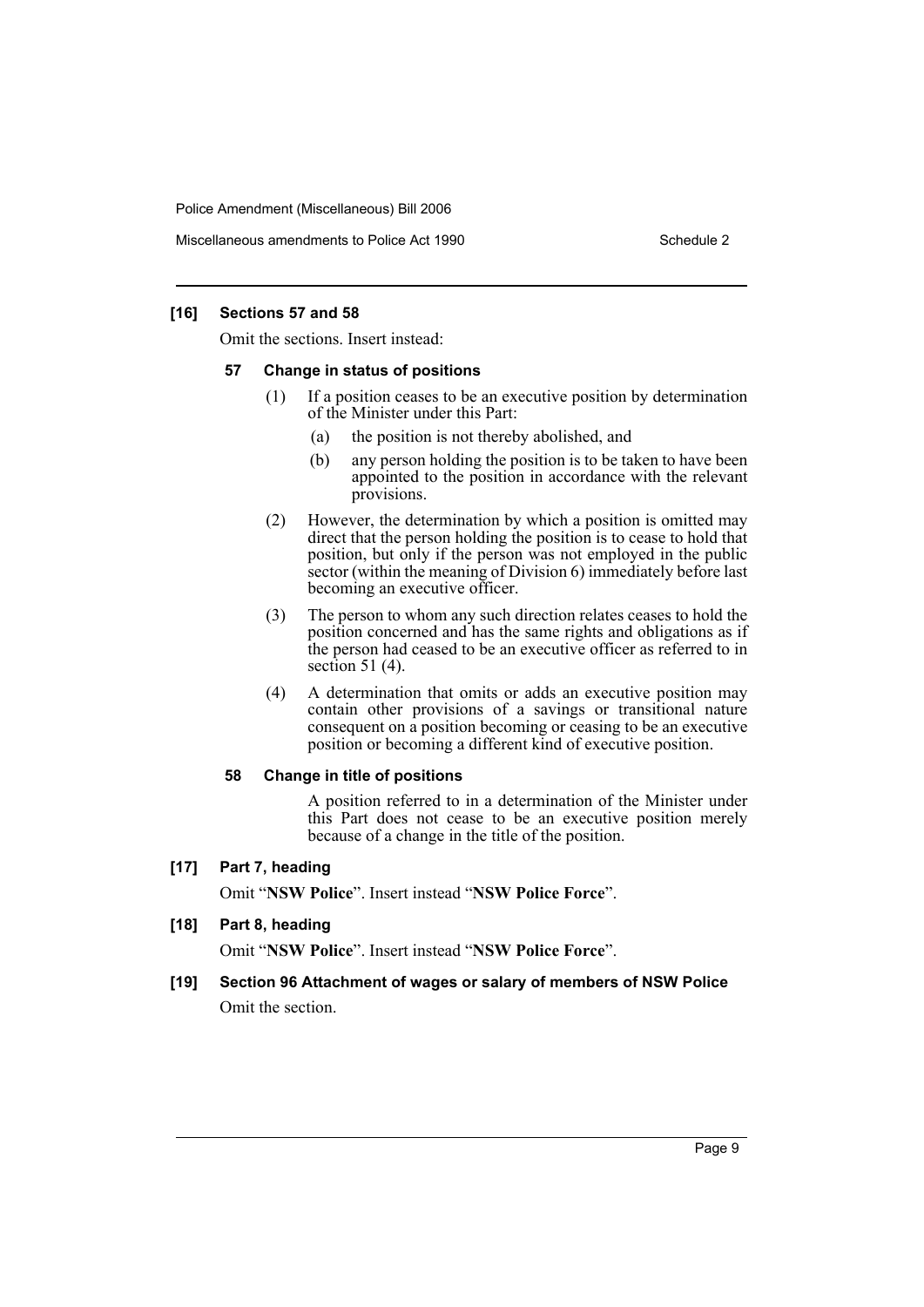Schedule 2 Miscellaneous amendments to Police Act 1990

#### **[20] Section 98**

Insert after section 97A:

#### **98 Recognition of commissioned officers**

- (1) The Governor may issue a document recognising the appointment of a police officer or other person to the position of a commissioned police officer.
- (2) Recognition by the Governor does not affect the manner of appointment of a person to a position of the rank of commissioned police officer under this Act or any other provision of this Act or the regulations relating to the employment of such a police officer.

#### **[21] Section 121 Definitions**

Omit the definitions of *Category 1 complaint* (including the note to the definition) and *Category 2 complaint*.

#### **[22] Section 121, definition of "notifiable complaint"**

Omit "Category 2".

#### **[23] Section 125, note**

Omit the note. Insert instead:

**Note.** Section 70 (5) of the *Police Integrity Commission Act 1996* provides as follows:

(5) A complaint, to the extent that it is investigated by the Commission, cannot be dealt with as a complaint under Part 8A of the *Police Act 1990* and for that purpose is taken not to be a police complaint, except as directed by the Commission either generally or in any particular case or as directed by the regulations.

#### **[24] Section 129 Registration of complaints**

Omit "Category 1 complaint (or a specified class of Category 1 complaints)" from section  $129(2)$ .

Insert instead "complaint or a specified class of complaints".

#### **[25] Section 130 Complaints received by Commissioner**

Omit section 130 (2). Insert instead:

(2) As soon as practicable after receiving a notifiable complaint, whether directly or as a result of it being forwarded as referred to in subsection (1), the Commissioner must cause a copy of the complaint to be sent to the Ombudsman.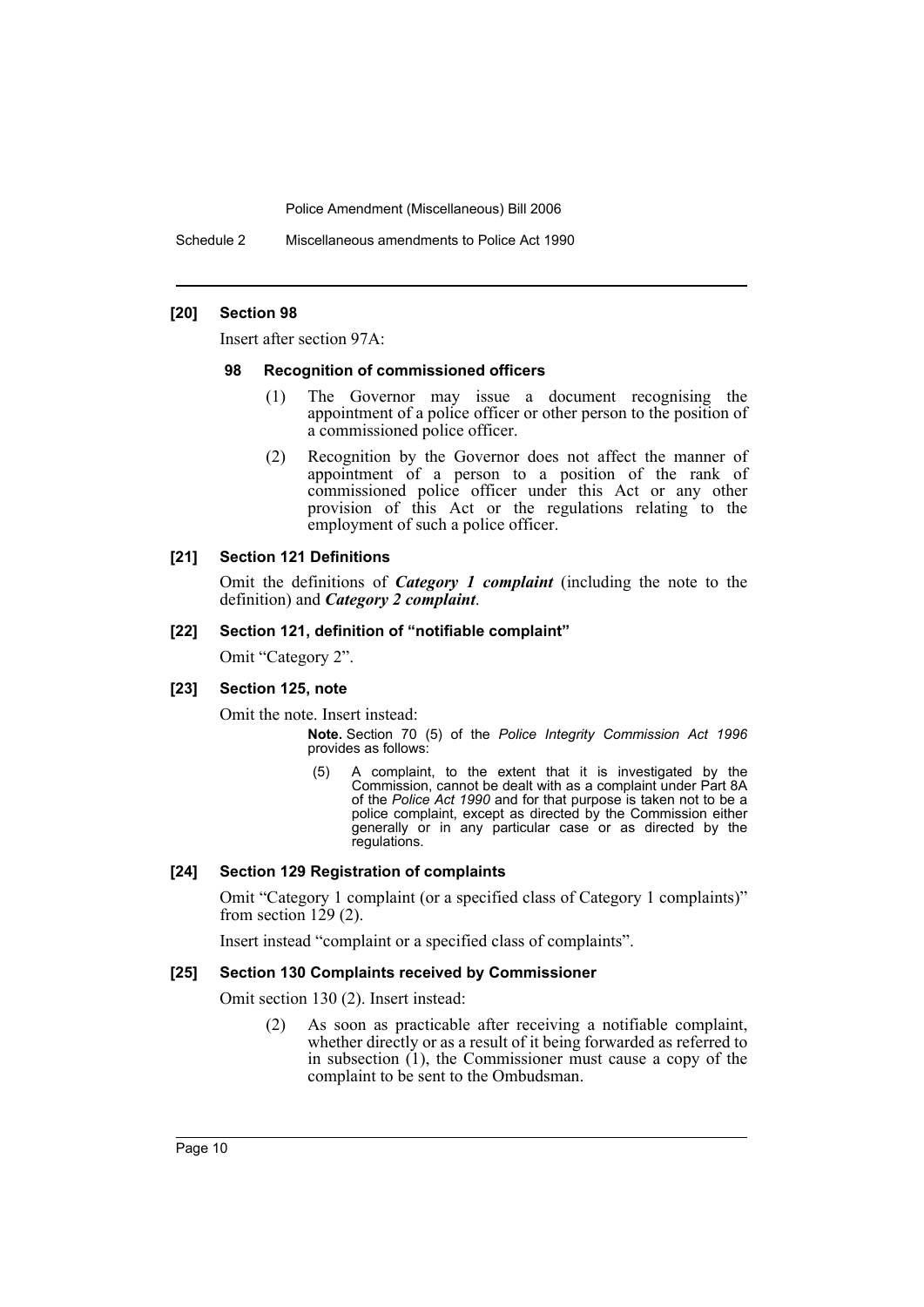Miscellaneous amendments to Police Act 1990

#### **[26] Sections 131 and 132**

Omit the sections. Insert instead:

#### **131 Complaints received by Police Integrity Commission**

- (1) As soon as practicable after receiving a complaint, the Police Integrity Commission must refer the complaint to the Commissioner.
- (2) The Police Integrity Commission is not required to refer a complaint (or part of a complaint) to the Commissioner if of the opinion that it is not in the public interest to do so.
- (3) The Police Integrity Commission may, instead of referring a complaint to the Commissioner, forward a summary or appropriate details of the complaint, if of the opinion that there are reasonable grounds for not referring the complaint.
- (4) The Police Integrity Commission may cause a copy of a complaint (or part of a complaint) that it decides not to refer to the Commissioner to be sent to the Ombudsman.

#### **132 Complaints received by Ombudsman**

- (1) As soon as practicable after receiving a complaint, the Ombudsman must refer the complaint to the Commissioner.
- (2) The Ombudsman is not required to refer a complaint (or part of a complaint) to the Commissioner if of the opinion that it is not in the public interest to do so.
- (3) The Ombudsman may, instead of referring a complaint to the Commissioner, forward a summary or appropriate details of the complaint, if of the opinion that there are reasonable grounds for not referring the complaint.
- (4) The Ombudsman may cause a copy of a complaint (or part of a complaint) that the Ombudsman decides not to refer to the Commissioner to be sent to the Police Integrity Commission.

#### **[27] Section 133 Complaints lodged at Local Courts**

Omit section 133 (4).

#### **[28] Section 138 Action on complaint not affected by failure to comply with Division**

Omit section 138 (2).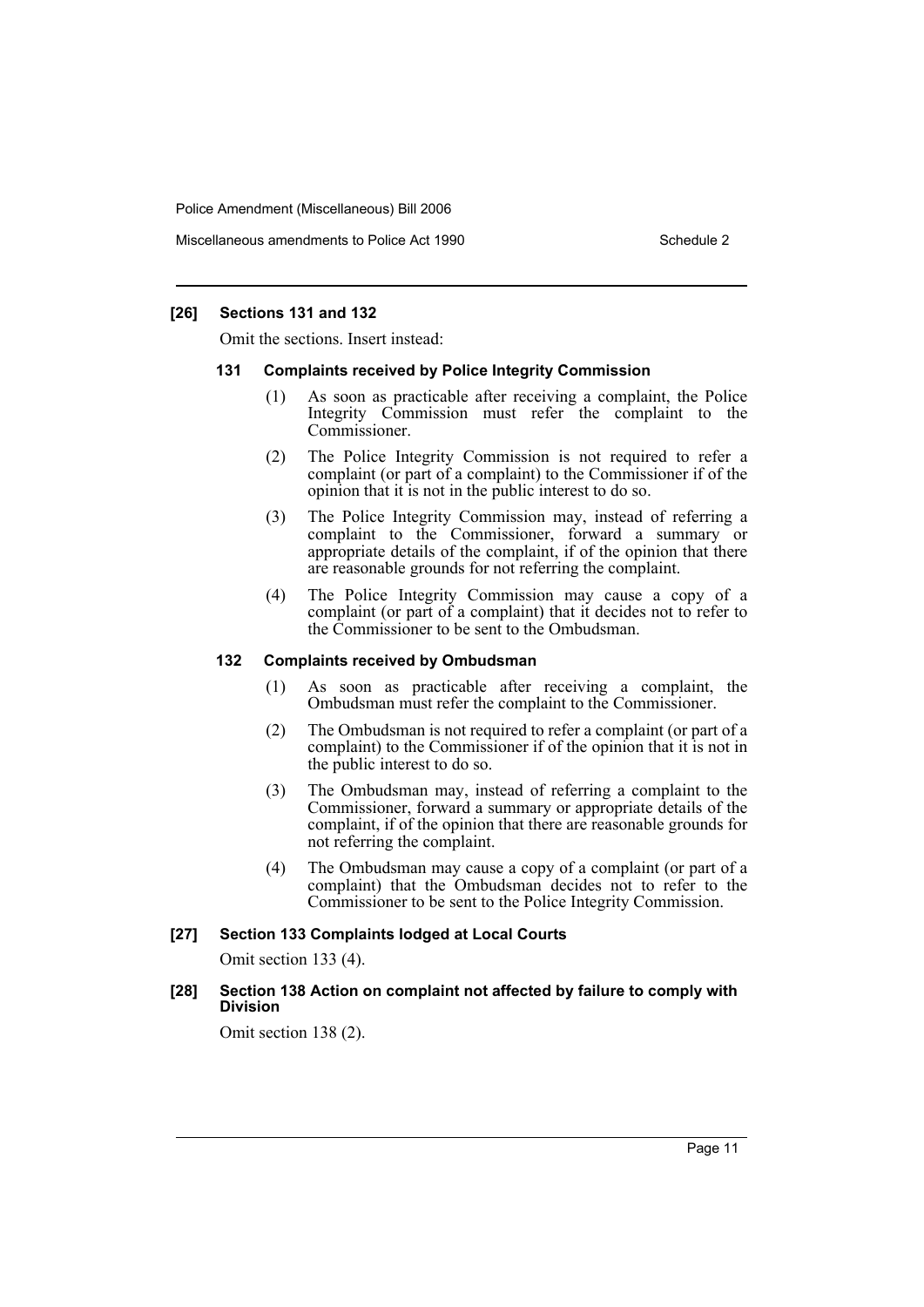Schedule 2 Miscellaneous amendments to Police Act 1990

#### **[29] Section 149 Other police investigations not affected**

Omit section 149 (2). Insert instead:

- (2) Without affecting the generality of section 70 (5) of the *Police Integrity Commission Act 1996*, a matter that is the subject of a complaint being investigated by the Police Integrity Commission under that Act must not be investigated under this Part, or otherwise, by the Commissioner unless:
	- (a) it is referred to the Commissioner by the Commission to be dealt with under this Part, or
	- (b) such an investigation is authorised to be carried out by the regulations or by the Commission, either generally or in a particular case.
- **[30] Section 168 Police Integrity Commission may take over Category 2 complaint**

Omit the section.

### **[31] Section 172 Use of Federal and interstate police for investigations**

Omit "section 6 of the *Prohibited Weapons Act 1989*" from section 172 (2) (b) (ii).

Insert instead "section 7 of the *Weapons Prohibition Act 1998*".

**[32] Part 9, heading**

Omit "**NSW Police**". Insert instead "**NSW Police Force**".

- **[33] Part 10, heading** Omit "**NSW Police**". Insert instead "**NSW Police Force**".
- **[34] Section 200 Bribery or corruption**

Omit section 200 (3).

**[35] Section 202 Admission to NSW Police Force as police officer under false pretences**

Omit "NSW Police or" from section 202 (a).

Insert instead "the NSW Police Force or NSW Police or".

# **[36] Section 203 Wearing or possession of police uniforms by others**

Omit "*Traffic Act 1909*" from the definition of *motor vehicle* in section 203 (8).

Insert instead "*Road Transport (General) Act 2005*".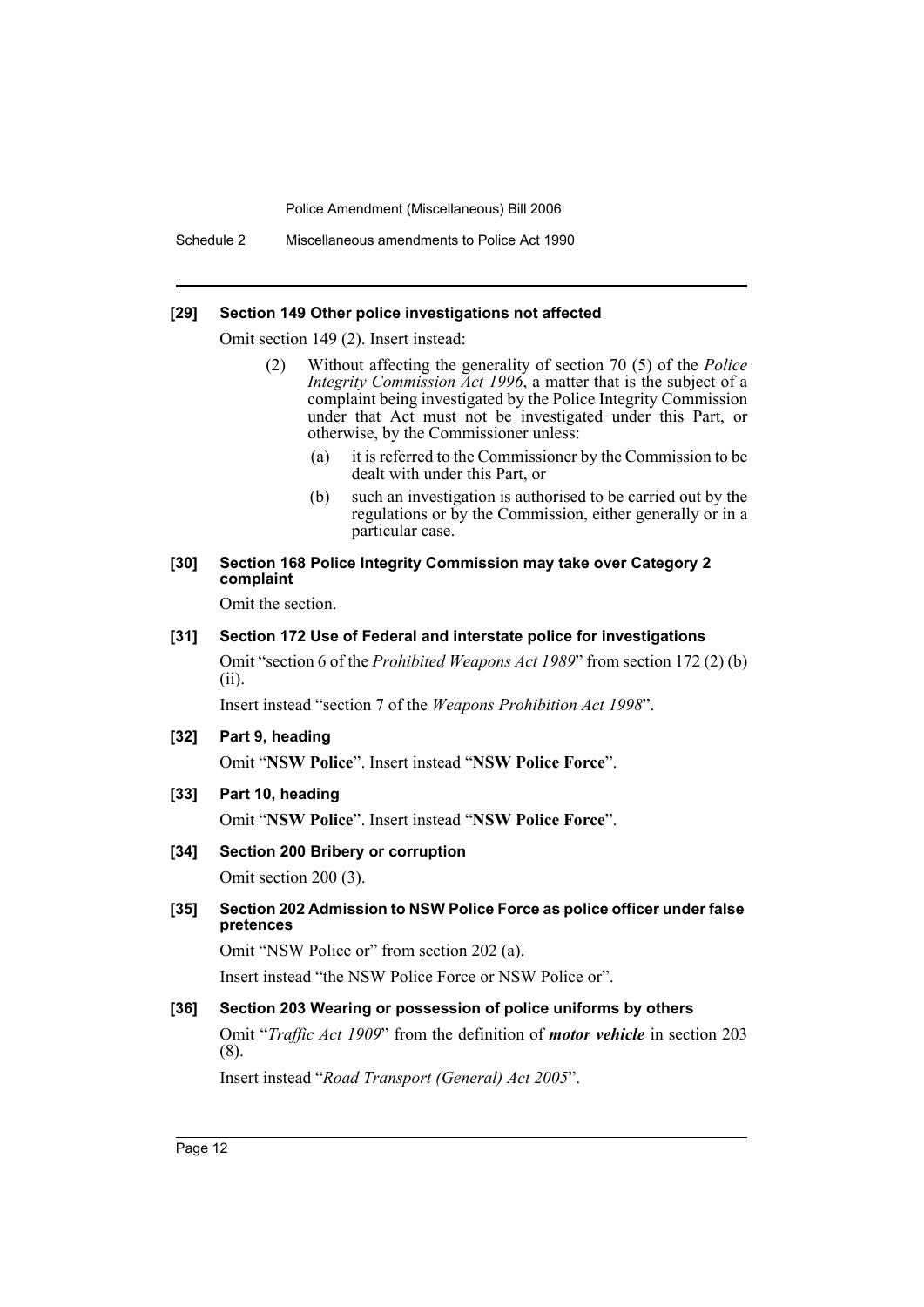### **[37] Section 203, penalty provision**

Omit "imprisonment for 6 months". Insert instead "imprisonment for 2 years".

**[38] Section 204 Impersonation of police officers** Omit the section.

# **[39] Section 204A Use of "police" in operating name**

Omit "*Business Names Act 1962*" from section 204A (5). Insert instead "*Business Names Act 2002*".

# **[40] Section 204B Consents for the purposes of section 204A**

Omit "*Business Names Act 1962*" from section 204B (5) (b) (ii). Insert instead "*Business Names Act 2002*".

# **[41] Section 204B (5) (b)**

Omit "Director-General of the Department of Fair Trading". Insert instead "Commissioner for Fair Trading, Department of Commerce".

# **[42] Section 204B (5), note and (6)**

Omit "Director-General of Fair Trading" wherever occurring. Insert instead "Commissioner for Fair Trading, Department of Commerce".

# **[43] Section 204B (5), paragraphs (a) and (b) of the note**

Omit "Director-General" wherever occurring. Insert instead "Commissioner for Fair Trading".

# **[44] Section 216AA Special risk benefit where student of policing hurt while undergoing police education**

Omit the definitions of *police education course* and *student of policing* from section 216AA (6).

# **[45] Section 219 Regulations**

Omit "NSW Police" from section 219 (2) (i).

Insert instead "the NSW Police Force or students of policing".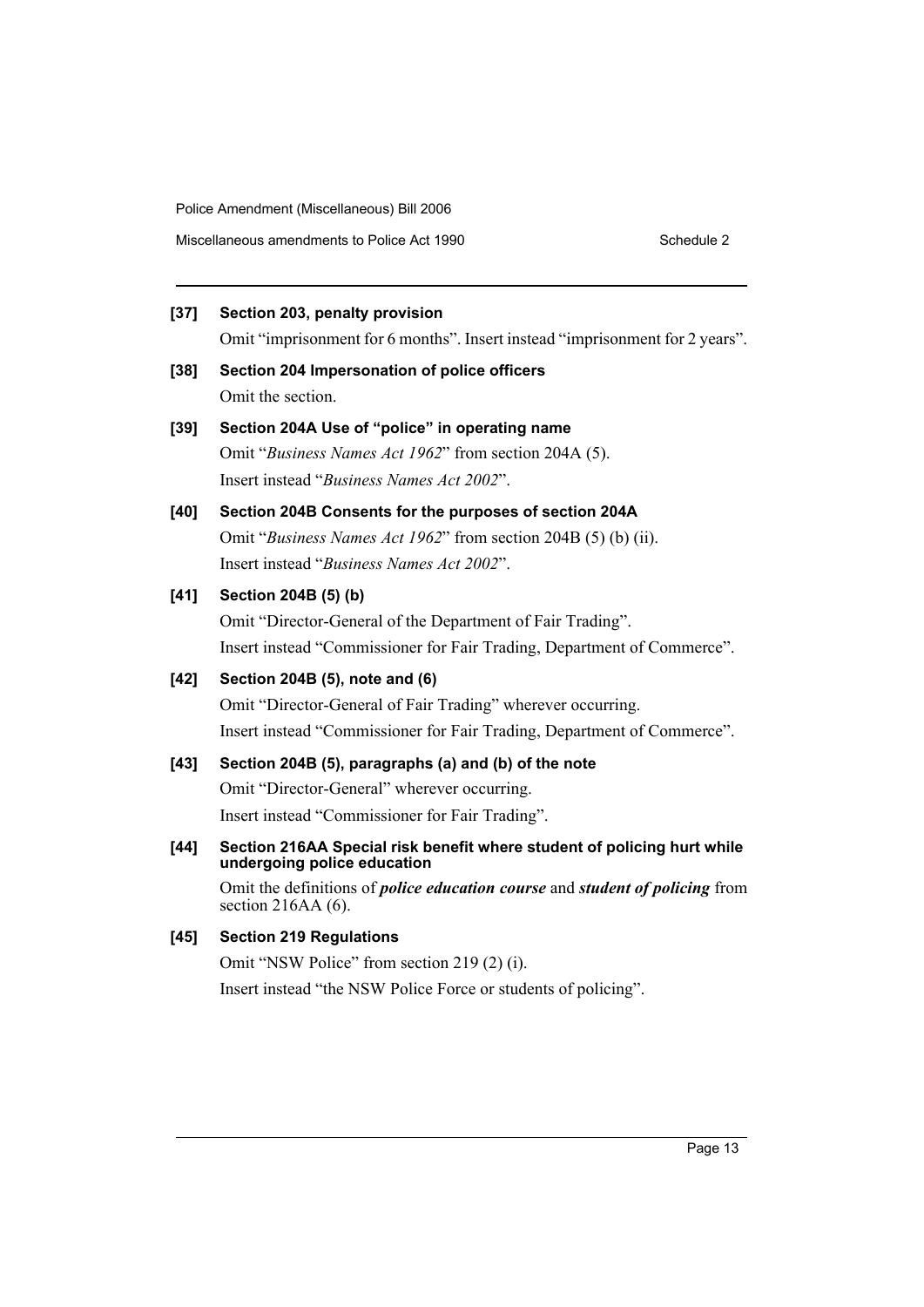Schedule 2 Miscellaneous amendments to Police Act 1990

#### **[46] Section 222**

Omit the section. Insert instead:

#### **222 Review of Act**

- (1) The Minister is to review this Act to determine whether the policy objectives of the Act remain valid and whether the terms of the Act remain appropriate for securing those objectives.
- (2) The review is to be undertaken as soon as possible after the period of 5 years from the date of assent to the *Police Amendment (Miscellaneous) Act 2006*.
- (3) A report on the outcome of the review is to be tabled in each House of Parliament within 12 months after the end of the period of 5 years.

#### **[47] Schedule 2 NSW Police senior executive positions**

Omit the Schedule.

#### **[48] Schedule 4 Savings, transitional and other provisions**

Insert at the end of clause 2 (1):

*Police Amendment (Miscellaneous) Act 2006*

# **[49] Schedule 4**

Insert at the end of the Schedule with appropriate Part and clause numbers:

# **Part Provisions consequent on enactment of Police Amendment (Miscellaneous) Act 2006**

# **Definition**

In this Part:

*amending Act* means the *Police Amendment (Miscellaneous) Act 2006*.

#### **Construction of references to NSW Police and NSW Police Senior Executive Service**

- (1) Subject to the regulations, in any other Act or instrument:
	- (a) a reference to NSW Police (however expressed) is to be construed as a reference to the NSW Police Force, and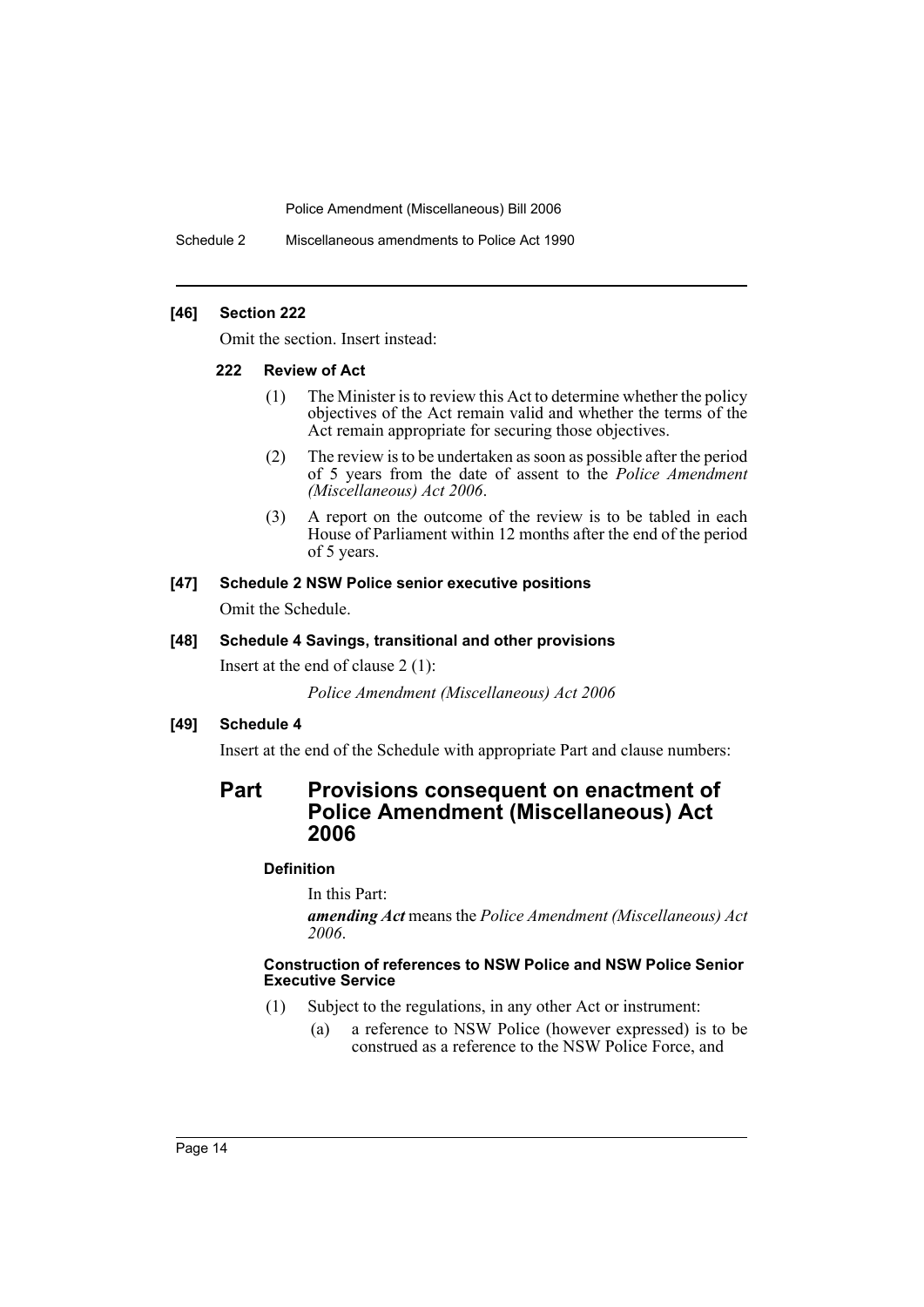Miscellaneous amendments to Police Act 1990 Schedule 2

- (b) a reference to a member of NSW Police (however expressed) is to be construed as a reference to a member of the NSW Police Force, and
- (c) a reference to NSW Police Senior Executive Service (however expressed) is to be construed as a reference to the NSW Police Force Senior Executive Service.
- (2) Subject to the regulations, a reference in a provision of any other Act or instrument that commenced or was inserted before the commencement of this Act to a member of the Police Force is to be construed as a reference to a police officer.

#### **Existing executive positions**

- (1) The positions listed in Schedule 2 to this Act, as in force immediately before the repeal of that Schedule by the amending Act, are taken to be positions determined by the Minister under Division 2 of Part 5 and this Act applies accordingly.
- (2) Any such position or positions may be the subject of a determination by the Minister under Division 2 of Part 5 amending or omitting them.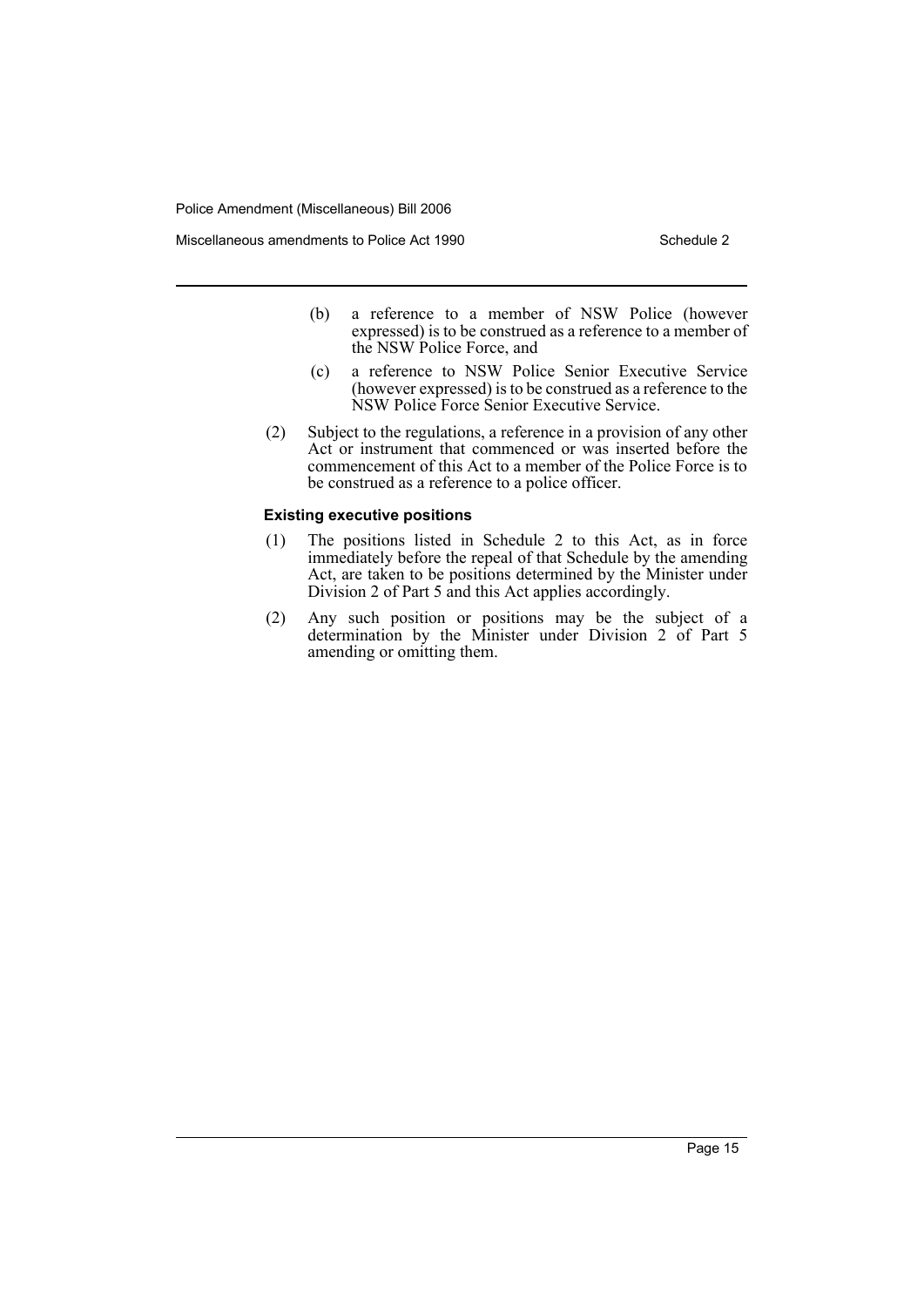Schedule 3 Amendment of other Acts

# <span id="page-16-0"></span>**Schedule 3 Amendment of other Acts**

(Section 4)

# **3.1 Australian Crime Commission (New South Wales) Act 2003 No 13**

# **Section 19 Administrative arrangements with Commonwealth**

Omit "member of NSW Police".

Insert instead "member of the NSW Police Force".

# **3.2 Bail Act 1978 No 161**

# **Section 25A Stay of decision to grant bail if review sought**

Omit "member of NSW Police" from the definition of *authorised officer* in section  $25A(6)$ .

Insert instead "member of the NSW Police Force".

# **3.3 Child Protection (Offenders Prohibition Orders) Act 2004 No 46**

# **Sections 17 and 18 (3) (c)**

Omit "member of NSW Police" wherever occurring. Insert instead "member of the NSW Police Force".

# **3.4 Child Protection (Offenders Registration) Act 2000 No 42**

# **[1] Section 12E Power to take fingerprints**

Omit "NSW Police" from section 12E (b). Insert instead "the NSW Police Force".

# **[2] Section 21A Certificate evidence**

Omit "member of NSW Police" from section 21A (1). Insert instead "member of the NSW Police Force".

# **3.5 Commission for Children and Young People Act 1998 No 146**

# **Sections 45C (2) (c) and 45F**

Omit "NSW Police" wherever occurring. Insert instead "the NSW Police Force".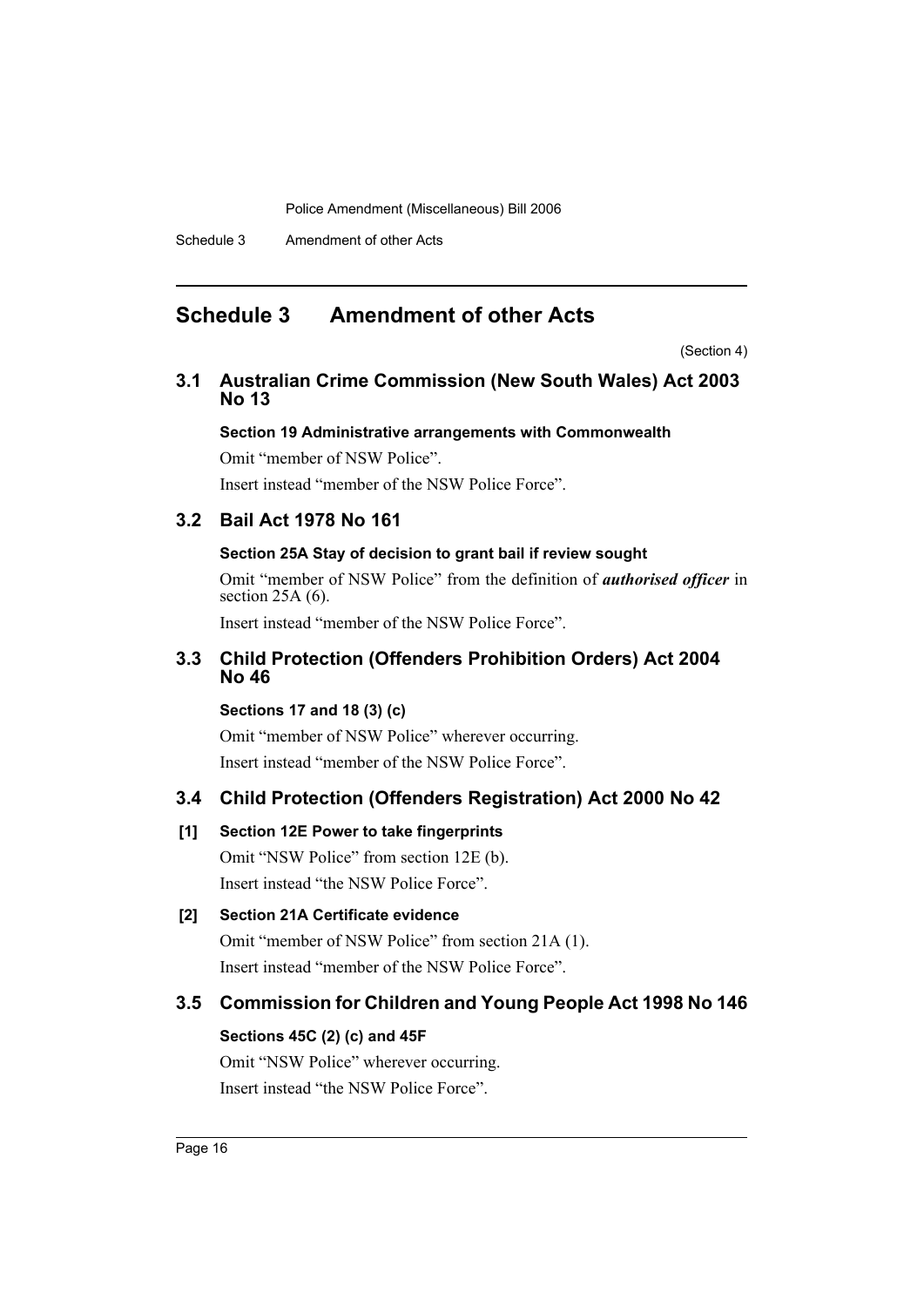Amendment of other Acts **Schedule 3** and the 3 set of the 3 set of the 3 set of the 3 set of the 3 set of the 3 set of the 3 set of the 3 set of the 3 set of the 3 set of the 3 set of the 3 set of the 3 set of the 3 set of

# **3.6 Conveyancers Licensing Act 2003 No 3**

#### **Section 161 Disclosure of information**

Omit "member of NSW Police" from paragraph (a) of the definition of *law enforcement officer* in section 161 (5).

Insert instead "member of the NSW Police Force".

# **3.7 Crimes Act 1900 No 40**

# **[1] Section 33B Use or possession of weapon to resist arrest etc**

Omit "member of the police force from investigating any act or circumstance which reasonably calls for investigation by the member shall be" from section 33B (1).

Insert instead "police officer from investigating any act or circumstance which reasonably calls for investigation by the officer is".

# **[2] Section 546C Resisting etc police**

Omit "member of the police force". Insert instead "police officer".

# **[3] Section 546D**

Insert after section 546C:

#### **546D Impersonation of police officers**

#### (1) **General offence**

A person who impersonates a police officer is guilty of an offence.

Maximum penalty: Imprisonment for 2 years, or a fine of 100 penalty units, or both.

# (2) **Aggravated offence**

A person who, with intent to deceive:

- (a) impersonates a police officer, and
- (b) purports to exercise a power or function as a police officer, is guilty of an offence.

Maximum penalty: Imprisonment for 7 years.

- (3) An offence against subsection (1) is a summary offence.
- (4) In this section:

*impersonation* does not include conduct engaged in solely for satirical purposes.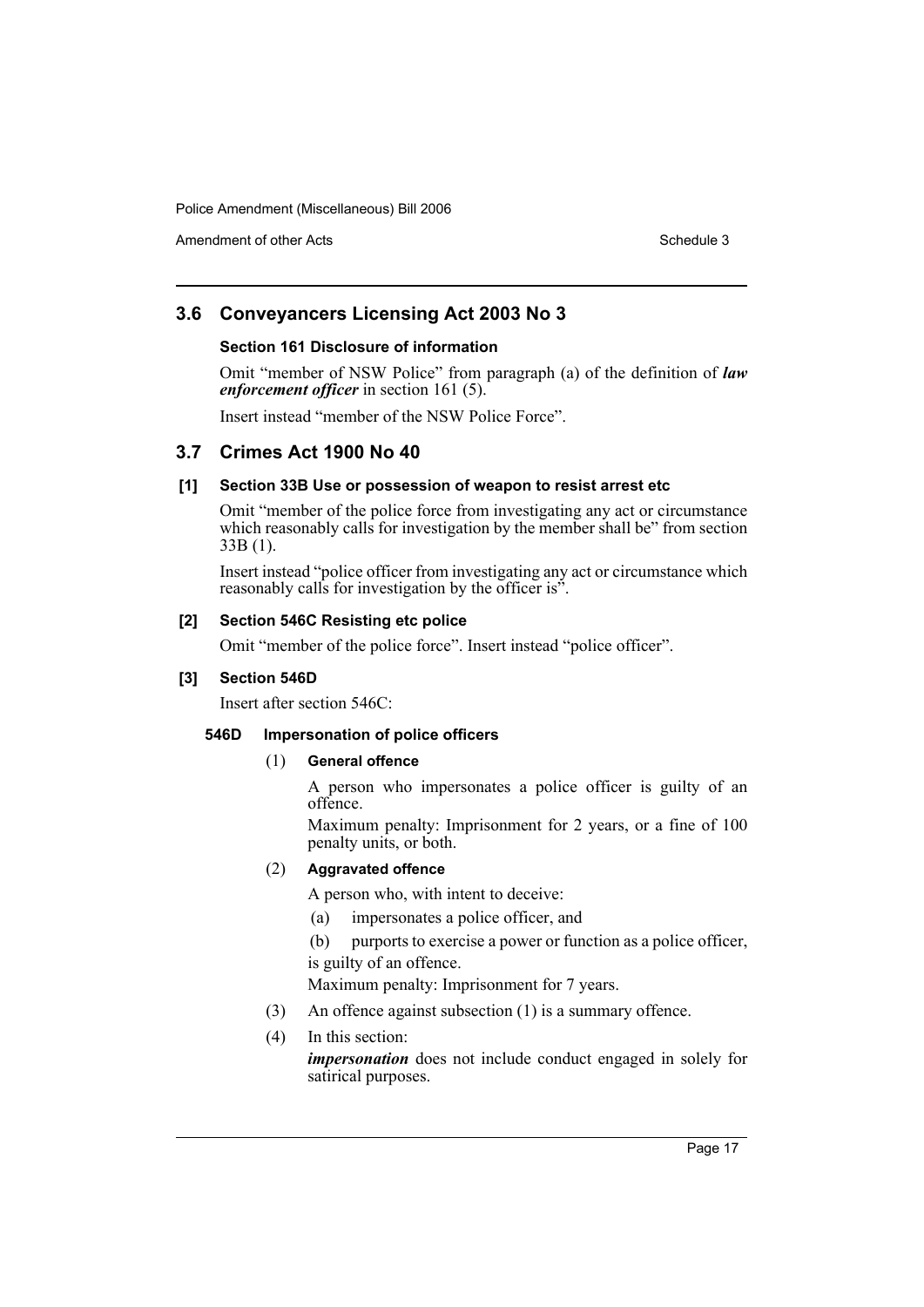Schedule 3 Amendment of other Acts

# **[4] Section 547B Public mischief**

Omit "member of the police force" wherever occurring. Insert instead "police officer".

# **3.8 Criminal Assets Recovery Act 1990 No 23**

#### **Section 59A Ministerial arrangements for things seized in connection with extra-territorial offences**

Omit "NSW Police" from paragraph (a) of the definition of *appropriate authority* in section 59A (3).

Insert instead "the NSW Police Force".

# **3.9 Criminal Procedure Act 1986 No 209**

#### **Schedule 1 Indictable offences triable summarily**

Insert after clause 16A of Table 1:

#### **16B Impersonating police officers**

An offence under section 546D (2) of the *Crimes Act 1900*.

# **3.10 Drug Misuse and Trafficking Act 1985 No 226**

### **Sections 39PB and 39RA**

Omit "NSW Police" wherever occurring. Insert instead "the NSW Police Force".

# **3.11 Fair Trading Act 1987 No 68**

# **Section 9A Exchange of information**

Omit "NSW Police" from paragraph (a) of the definition of *law enforcement agency* in section 9A (7).

Insert instead "the NSW Police Force".

# **3.12 Firearms Act 1996 No 46**

#### **Section 78 Compensation for surrendering prohibited pistols and post-1946 pistols**

Omit "member of NSW Police" from section 78 (2) (b), (3) (b) and (4) (c) wherever occurring.

Insert instead "member of the NSW Police Force".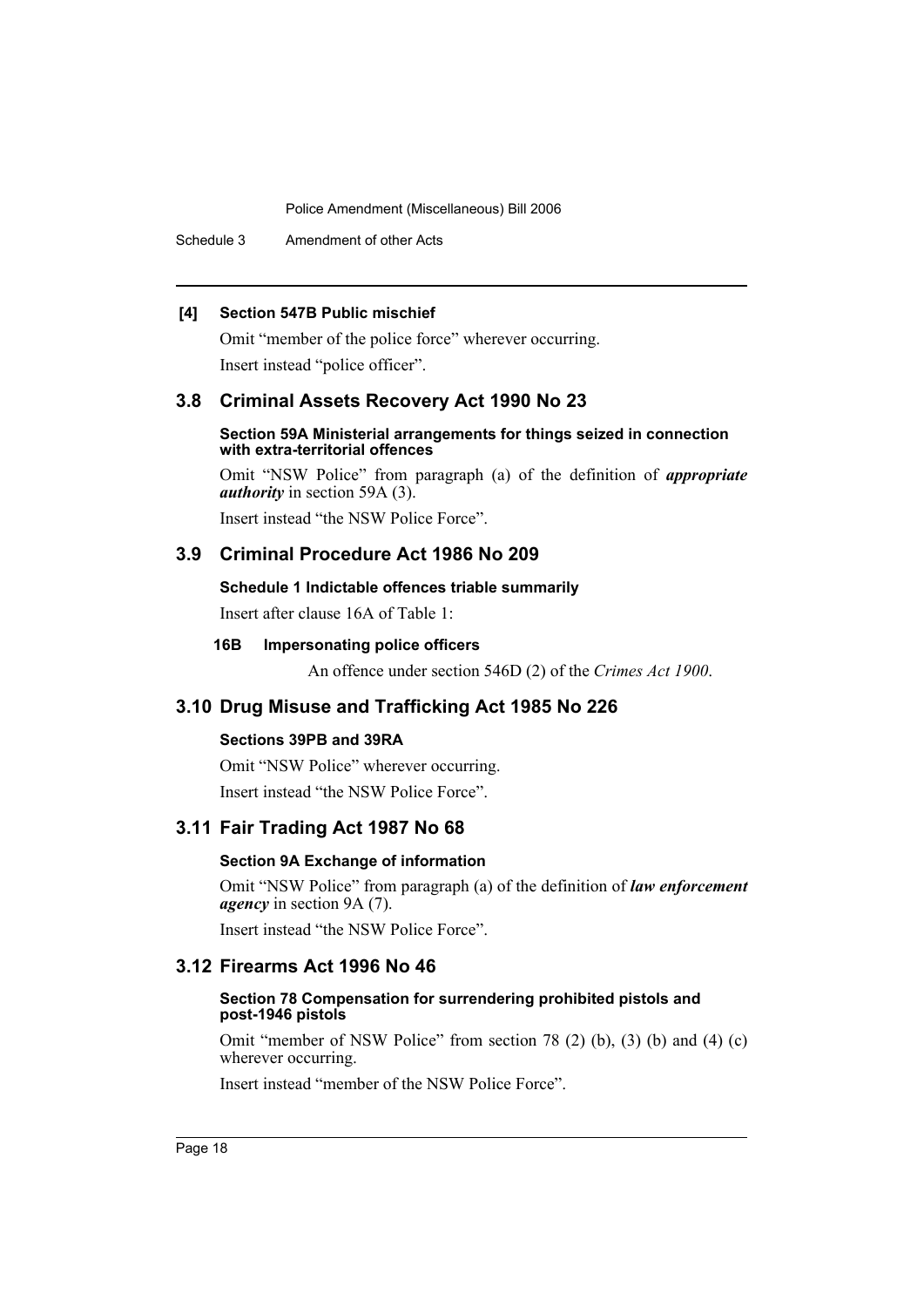Amendment of other Acts **Schedule 3** and the 3 sense of the 3 sense of the 3 sense of the 3 sense of the 3 sense of the 3 sense of the 3 sense of the 3 sense of the 3 sense of the 3 sense of the 3 sense of the 3 sense of t

# **3.13 First State Superannuation Act 1992 No 100**

#### **Section 6 Employers to whom Act applies**

Omit "NSW Police" from section 6 (2) wherever occurring. Insert instead "the NSW Police Force".

# **3.14 Freedom of Information Act 1989 No 5**

# **Schedule 1 Exempt documents**

Omit "NSW Police" from clause 4 (3) (b) and (3A) wherever occurring. Insert instead "the NSW Police Force".

# **3.15 Health Records and Information Privacy Act 2002 No 71**

# **Section 4 Definitions**

Omit "NSW Police" from paragraph (c) of the definition of *public sector official* in section 4 (1).

Insert instead "the NSW Police Force".

# **3.16 Health Services Act 1997 No 154**

# **[1] Section 115 (2), note**

Omit "NSW Police". Insert instead "the NSW Police Force".

# **[2] Section 121P Incumbent officers' accrued leave**

Omit "member of NSW Police" from section 121P (5) (b). Insert instead "member of the NSW Police Force".

# **3.17 Industrial Relations Act 1996 No 17**

# **Dictionary**

Omit "NSW Police" from the definition of *public sector employee*. Insert instead "the NSW Police Force".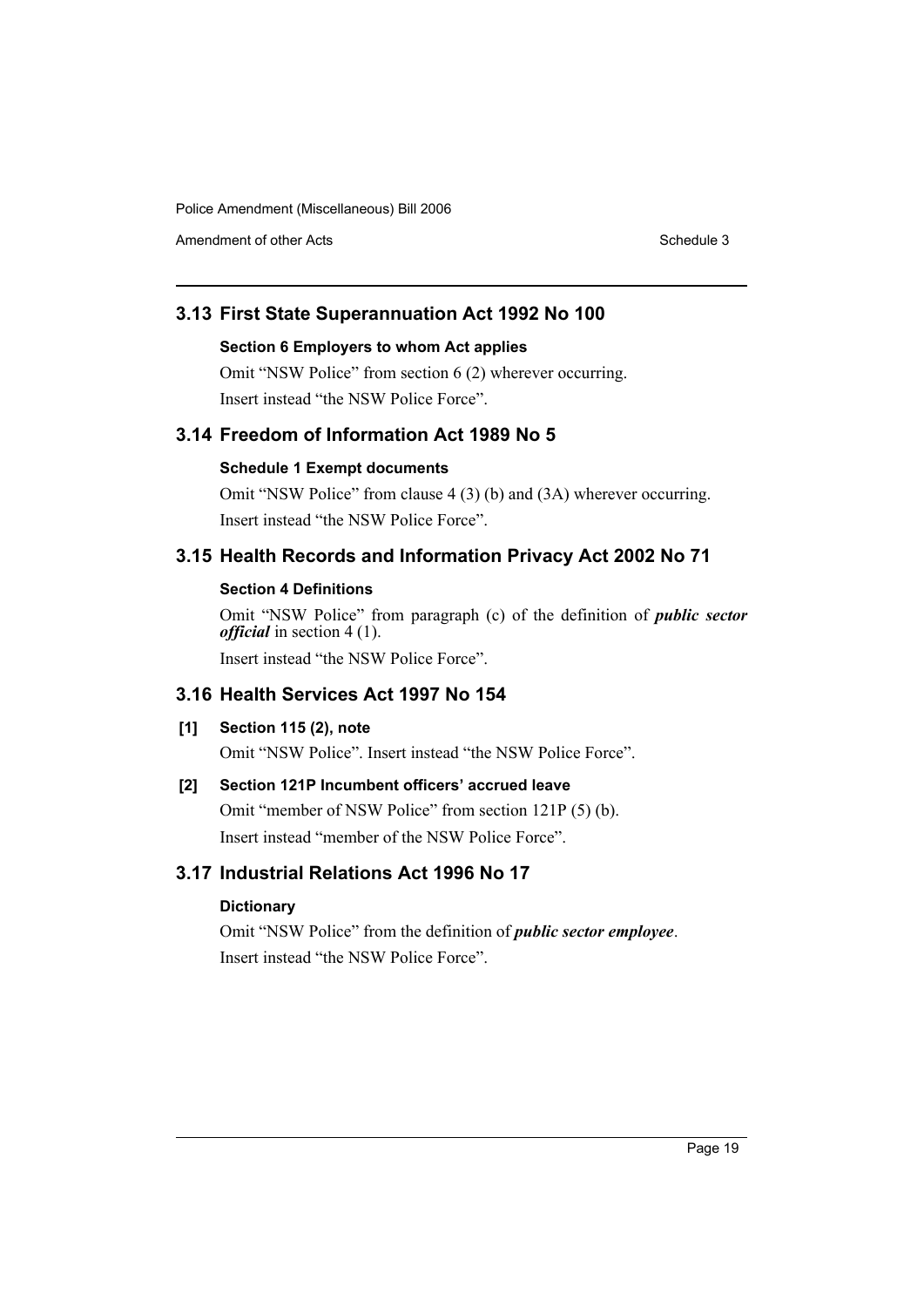Schedule 3 Amendment of other Acts

# **3.18 Interpretation Act 1987 No 15**

#### **Section 21 Meanings of commonly used words and expressions**

Omit the definitions of *NSW Police*, *Police Force* and *police officer* from section 21 (1).

Insert instead in alphabetical order:

*NSW Police Force* means the NSW Police Force established by the *Police Act 1990*.

*police officer* means a member of the NSW Police Force who is a police officer within the meaning of the *Police Act 1990*.

# **3.19 Law Enforcement and National Security (Assumed Identities) Act 1998 No 154**

#### **The whole Act**

Omit "NSW Police" wherever occurring. Insert instead "the NSW Police Force".

# **3.20 Law Enforcement (Controlled Operations) Act 1997 No 136**

#### **The whole Act**

Omit "NSW Police" wherever occurring. Insert instead "the NSW Police Force".

# **3.21 Law Enforcement (Powers and Responsibilities) Act 2002 No 103**

# **[1] The whole Act (except Schedule 4)**

Omit "NSW Police" wherever occurring (except where elsewhere specifically referred to in this Subschedule).

Insert instead "the NSW Police Force".

#### **[2] Section 3 Interpretation**

Omit the definition of *NSW Police* from section 3 (1).

Insert instead:

*NSW Police Force* means the NSW Police Force established by the *Police Act 1990*.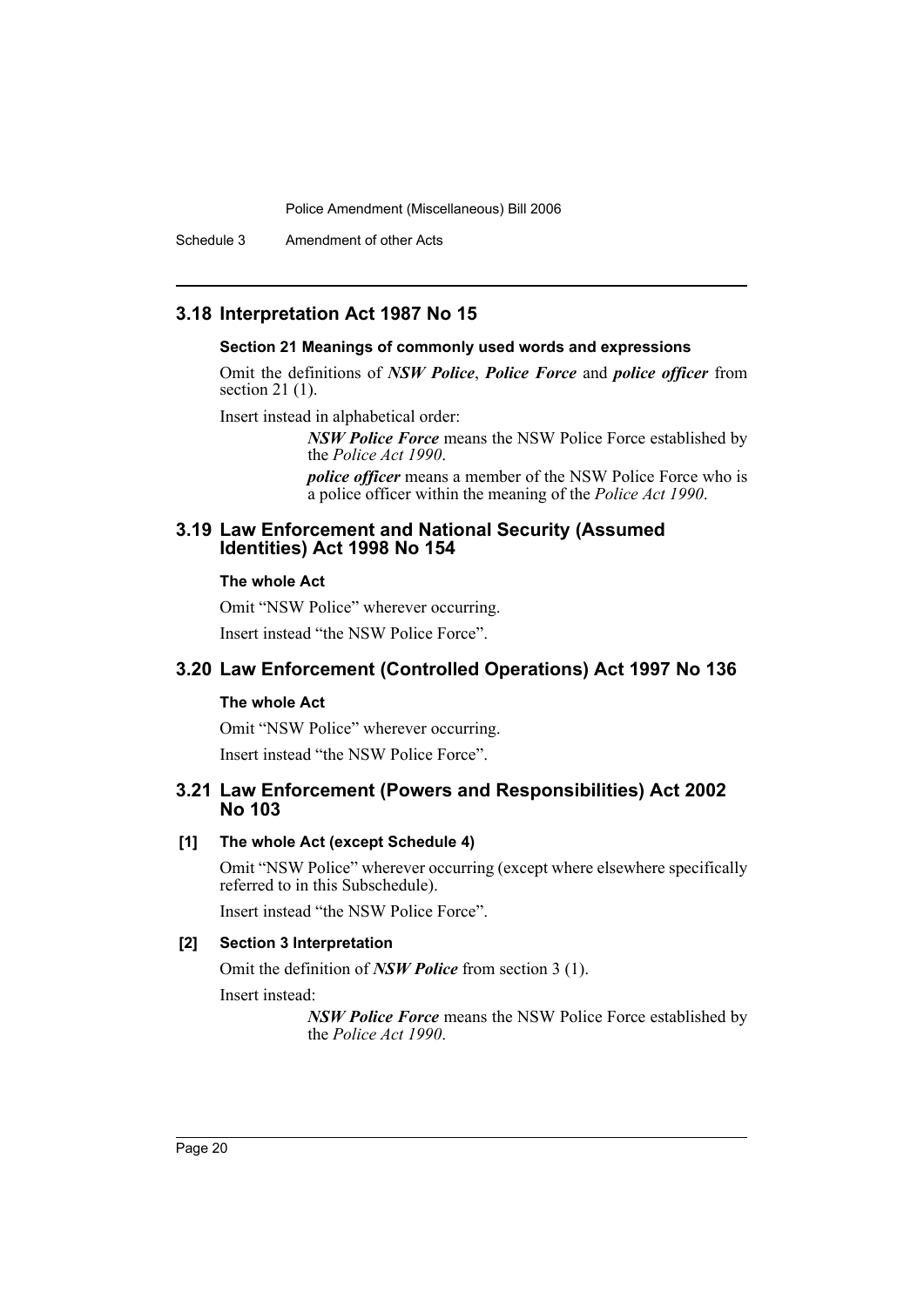Amendment of other Acts **Schedule 3** and the 3 sense of the 3 sense of the 3 sense of the 3 sense of the 3 sense of the 3 sense of the 3 sense of the 3 sense of the 3 sense of the 3 sense of the 3 sense of the 3 sense of t

# **3.22 Pawnbrokers and Second-hand Dealers Act 1996 No 13**

#### **Section 44 Disclosure or use of personal information by licensees and others**

Omit "member of NSW Police" from paragraph (a) of the definition of *law enforcement officer* in section 44 (4).

Insert instead "member of the NSW Police Force".

# **3.23 Photo Card Act 2005 No 20**

# **Section 19 Release of photographs prohibited**

Omit "NSW Police" from section 19 (1) (a).

Insert instead "the NSW Police Force".

# **3.24 Police Association Employees (Superannuation) Act 1969 No 33**

#### **Section 2 Definitions**

Omit "NSW Police" from the definition of *member of the police force* in section  $2(1)$ .

Insert instead "the NSW Police Force".

# **3.25 Police Integrity Commission Act 1996 No 28**

#### **[1] The whole Act**

Omit "NSW Police" wherever occurring (except where elsewhere specifically referred to in this Subschedule).

Insert instead "the NSW Police Force".

#### **[2] Section 4 Definitions**

Omit the definitions of *Category 1 complaint* and *serious police misconduct* from section 4 (1).

# **[3] Section 13 Principal functions**

Omit section 13 (1) (a)–(c). Insert instead:

- (a) to prevent police misconduct,
- (b) to detect or investigate, or manage or oversee other agencies in the detection or investigation of, police misconduct,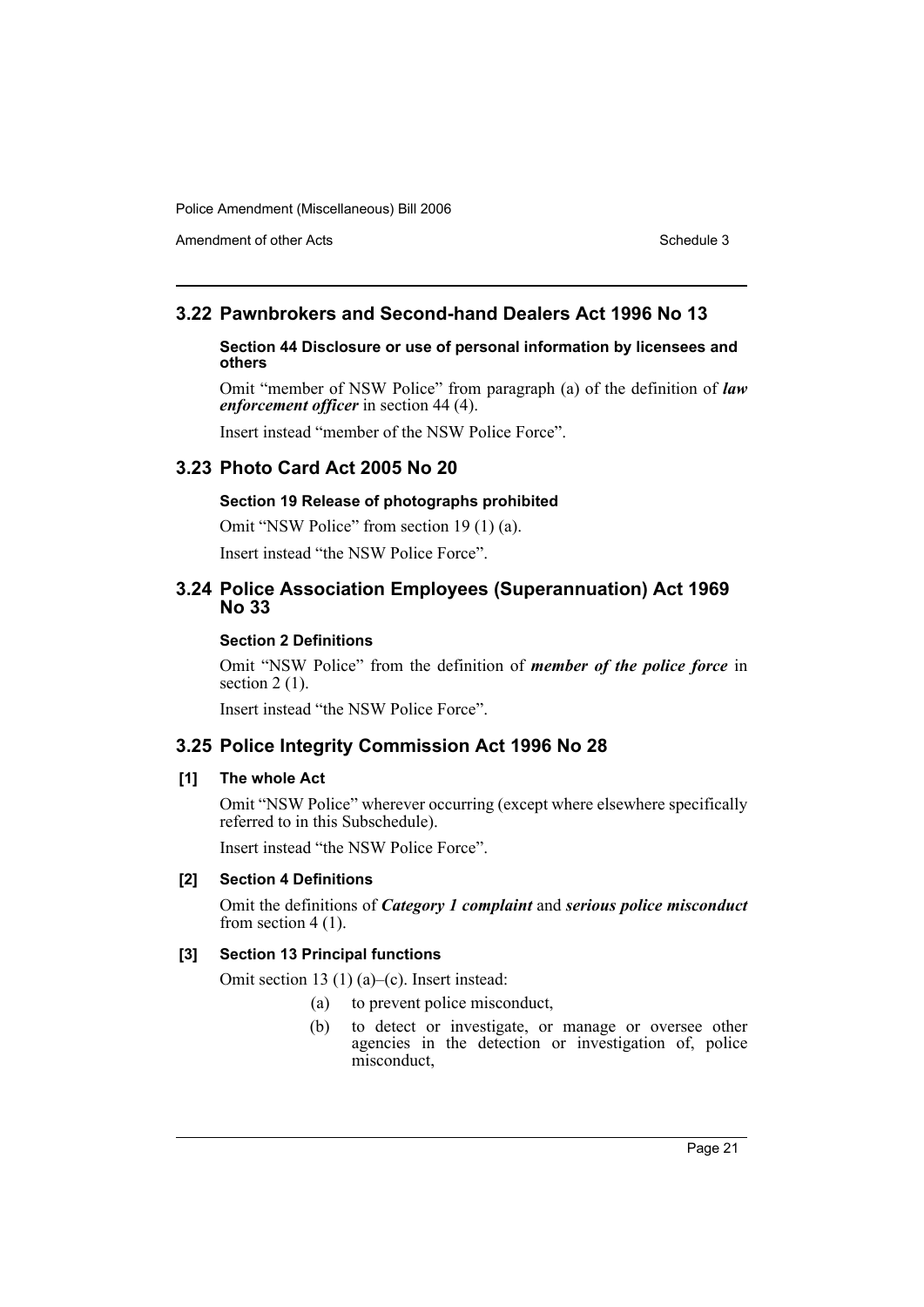Schedule 3 Amendment of other Acts

# **[4] Section 14 (e) and (f)**

Omit section 14 (e) and (f).

#### **[5] Sections 13 (3) and 30 (2) (b)**

Omit "serious" wherever occurring.

#### **[6] Section 67 Definition of Category 1 complaint**

Omit the section.

- **[7] Section 68 Application of Part** Omit section 68 (3).
- **[8] Section 69 Copies of Category 1 complaints to be forwarded to Commission**

Omit the section.

#### **[9] Sections 70 and 71**

Omit sections 70–73. Insert instead:

# **70 Powers of Commission in respect of police complaints**

- (1) The Commission may decide in relation to a police complaint (however made):
	- (a) to investigate or take over the investigation of the complaint, or
	- (b) to investigate or take over the investigation of part of the complaint, or
	- (c) to refer the complaint or part of the complaint to the Ombudsman or to the Commissioner of Police to be dealt with in accordance with Part 8A of the *Police Act 1990*.
- (2) The Commission may review any decision made by it under this section.
- (3) The Commission may investigate any matter relating to a police complaint even though it refers the complaint or part of the complaint to be dealt with in accordance with Part 8A of the *Police Act 1990*.
- (4) The Commission may make a decision under this section before the commencement of an investigation by the Commissioner of Police under Part 8A of the *Police Act 1990*, during the progress of any such investigation or after any such investigation.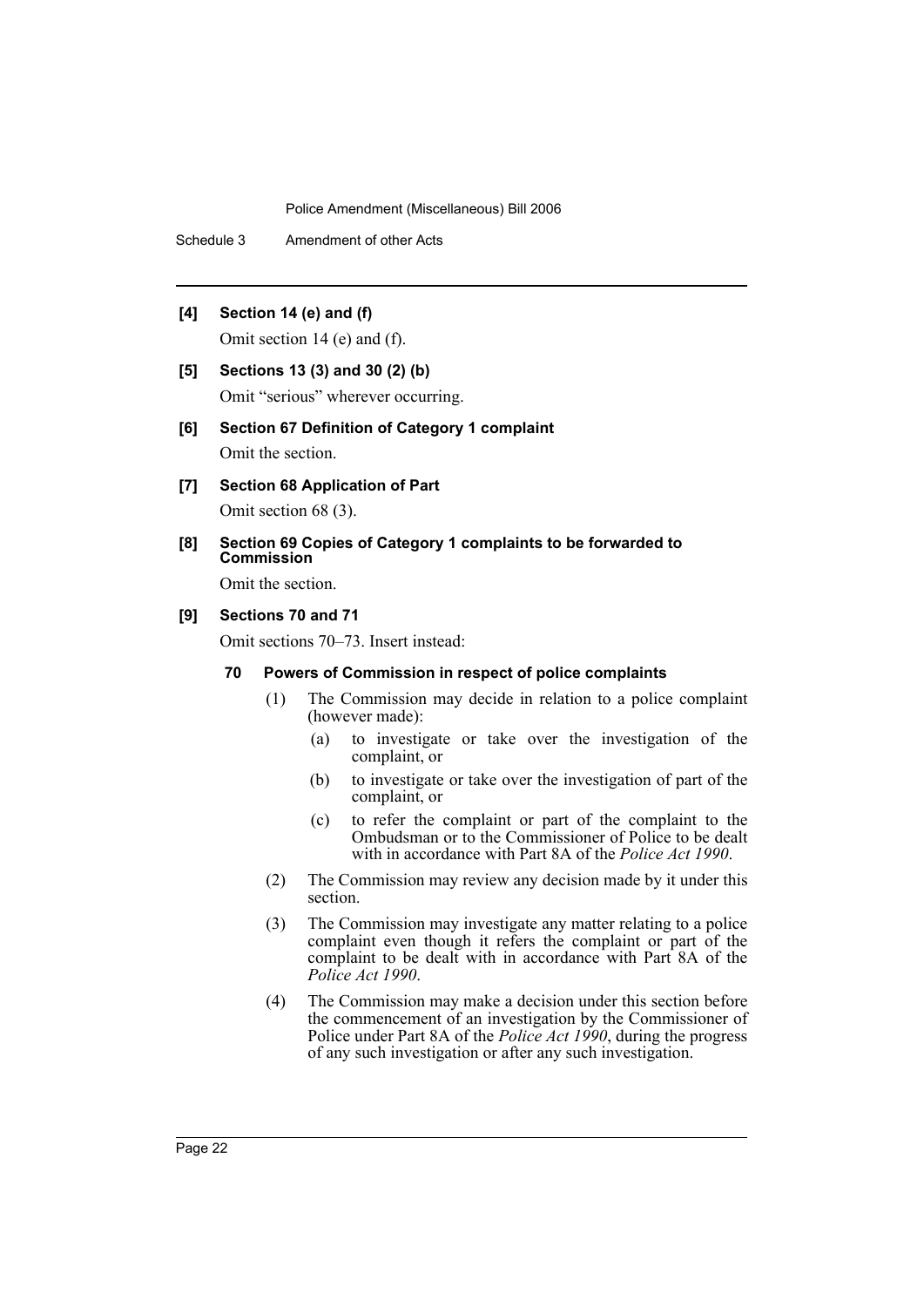Amendment of other Acts **Schedule 3** and the 3 schedule 3

(5) A complaint, to the extent that it is investigated by the Commission, cannot be dealt with as a complaint under Part 8A of the *Police Act 1990* and for that purpose is taken not to be a police complaint, except as directed by the Commission either generally or in any particular case or as directed by the regulations.

#### **71 Commissioner of Police to be notified of take over or referral of investigation**

- (1) The Commission must notify the Commissioner of Police of any decision to investigate or take over the investigation of a police complaint or part of a police complaint or to refer a complaint or part of a complaint to be dealt with in accordance with Part 8A of the *Police Act 1990*.
- (2) The Commission must notify the Commissioner of Police of any change to a decision referred to in subsection (1).
- (3) If the Commission makes a decision to investigate or take over the investigation of part of a police complaint, or to refer to the Commissioner of Police part of a police complaint, the Commission is to revise the complaint by removing the reference to the part of the conduct concerned that it has decided to investigate itself. The Commission is to provide a copy of the revised complaint to the Commissioner of Police.
- (4) The revised complaint is to be dealt with in accordance with Part 8A of the *Police Act 1990*.
- (5) The Commission is not the complainant for a revised complaint and the original complainant continues to be the complainant for the purposes of the revised complaint.

# **[10] Section 74 Termination of police investigations**

Omit "If the Commissioner of Police is directed under this Part not to investigate a Category 1 complaint (or any part of a Category 1 complaint)" from section 74 $(1)$ .

Insert instead "If the Commissioner of Police is notified under this Part of a decision by the Commission to investigate or take over the investigation of a police complaint or any part of a police complaint".

#### **[11] Section 99 Annual reports**

Omit "NSW Police Senior Executive Service" from section 99 (2) (c).

Insert instead "the NSW Police Force Senior Executive Service".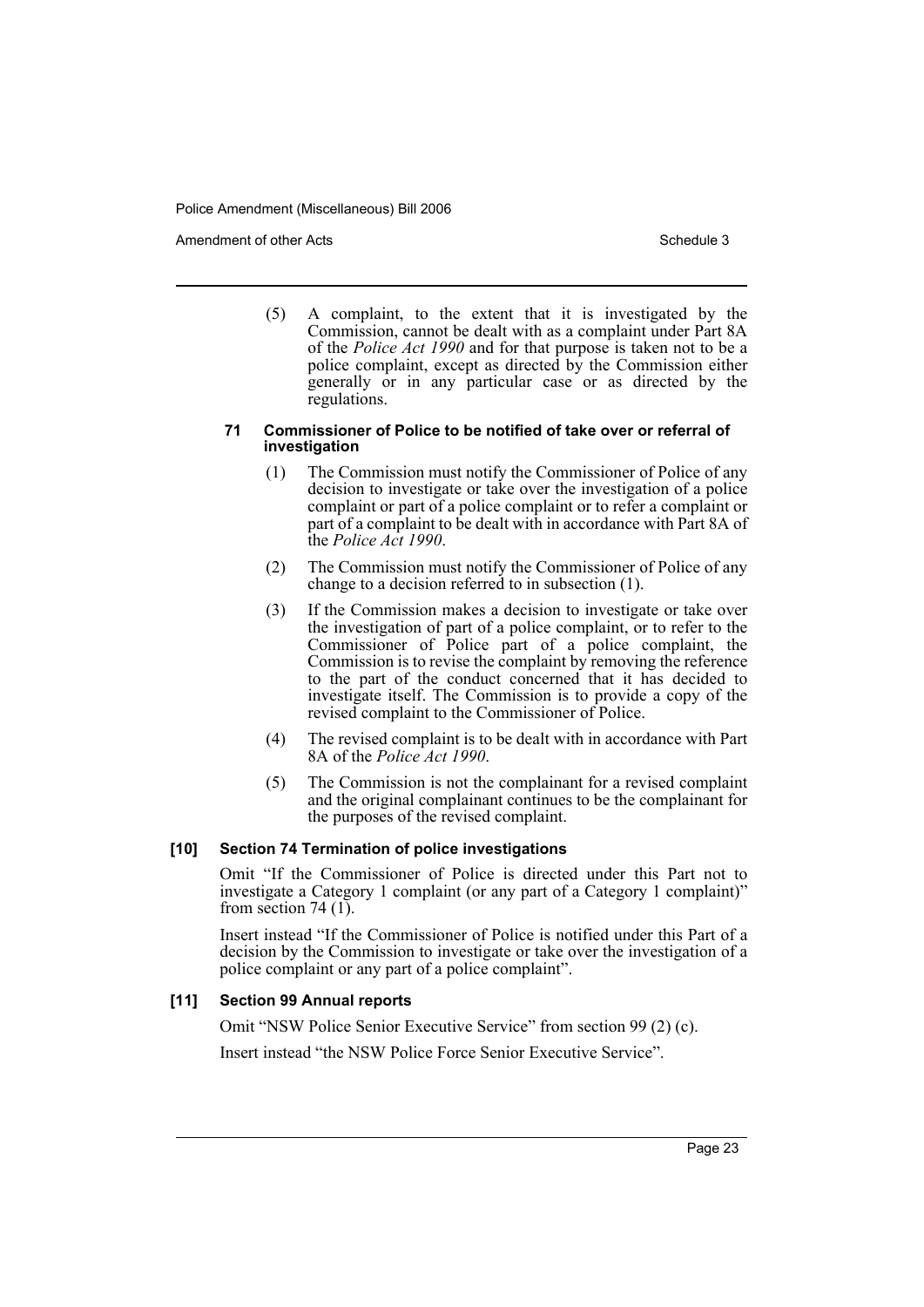Schedule 3 Amendment of other Acts

#### **[12] Section 128 Notification of police complaints by ICAC to Ombudsman or PIC**

Omit "serious police misconduct" wherever occurring in section 128 (2) and (3).

Insert instead "police misconduct of a kind that should be referred to PIC".

# **[13] Schedule 3 Savings, transitional and other provisions**

Insert at the end of clause 1 (1):

*Police Amendment (Miscellaneous) Act 2006* (but only to the extent that it amends this Act)

#### **[14] Schedule 3**

Insert at the end of the Schedule with appropriate Part and clause numbering:

# **Part Provisions consequent on enactment of Police Amendment (Miscellaneous) Act 2006**

### **Complaints**

Sections 70 and 71, as substituted by the *Police Amendment (Miscellaneous) Act 2006*, and section 74, as amended by that Act, apply to complaints made before the commencement of those sections and that amendment.

# **3.26 Police Regulation (Superannuation) Act 1906 No 28**

# **The whole Act**

Omit "NSW Police" wherever occurring. Insert instead "the NSW Police Force".

# **3.27 Prevention of Cruelty to Animals Act 1979 No 200**

# **Section 24J Powers of inspectors in relation to care of animals**

Omit "NSW Police" from section 24J (4) wherever occurring. Insert instead "the NSW Police Force".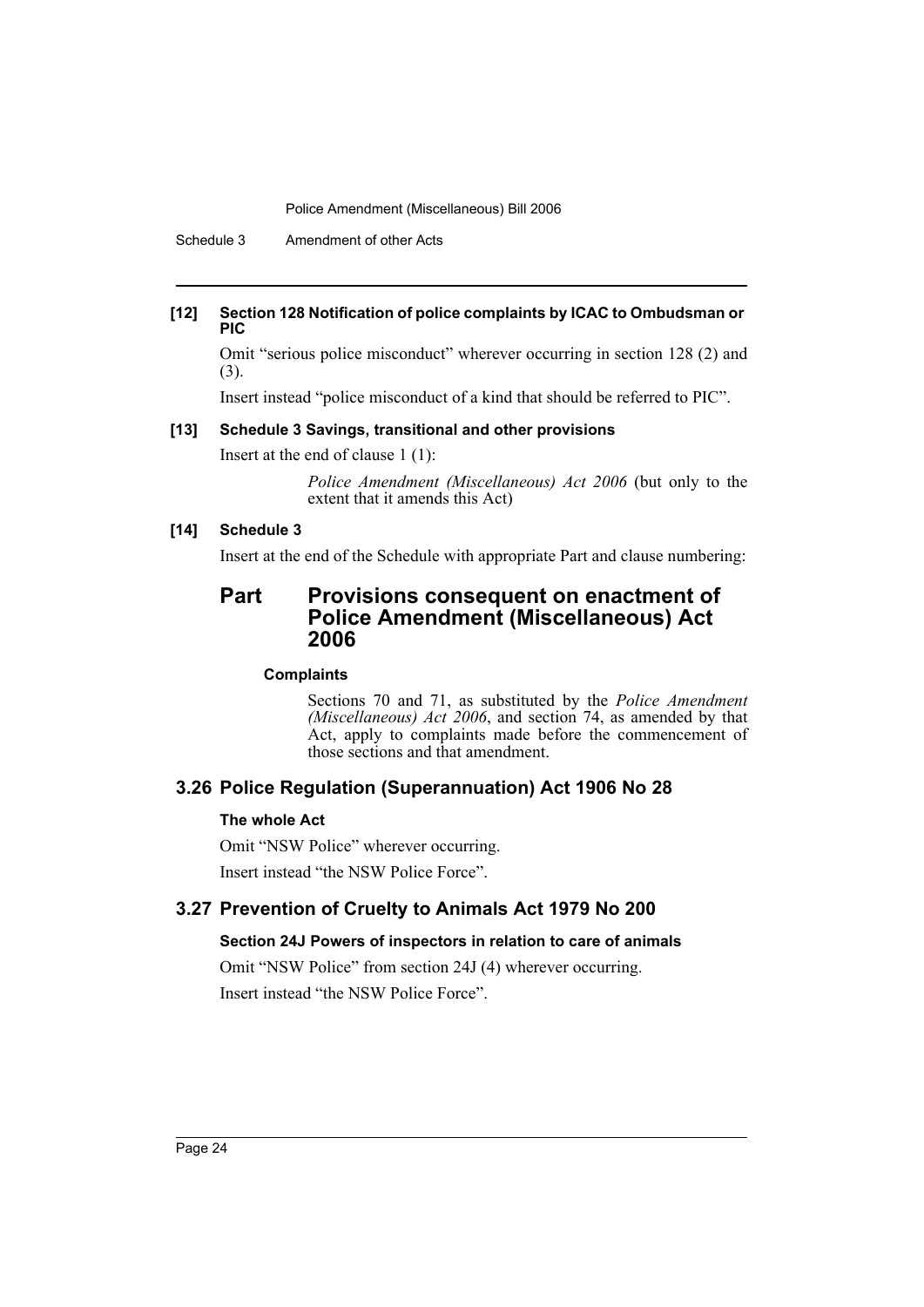Amendment of other Acts **Schedule 3** and the 3 sense of the 3 sense of the 3 sense of the 3 sense of the 3 sense of the 3 sense of the 3 sense of the 3 sense of the 3 sense of the 3 sense of the 3 sense of the 3 sense of t

# **3.28 Privacy and Personal Information Protection Act 1998 No 133**

# **[1] Section 3 Definitions**

Omit "NSW Police" from paragraph (a) of the definition of *law enforcement agency* in section 3 (1).

Insert instead "the NSW Police Force".

# **[2] Section 3 (1), definition of "public sector agency"** Omit "NSW Police" from paragraph (e).

Insert instead "the NSW Police Force".

# **[3] Section 3 (1), definition of "public sector official"**

Omit "NSW Police" from paragraph (c).

Insert instead "the NSW Police Force".

#### **[4] Section 27 Specific exemptions (ICAC, ICAC Inspector and Inspector's staff, NSW Police Force, PIC, Inspector of PIC and Inspector's staff and NSW Crime Commission)**

Omit "NSW Police" from section 27 (1) and (2) wherever occurring. Insert instead "the NSW Police Force".

# **3.29 Public Finance and Audit Act 1983 No 152**

# **[1] The whole Act (except Schedule 3)**

Omit "NSW Police" wherever occurring. Insert instead "the NSW Police Force".

# **[2] Schedule 3 Departments**

Omit the matter relating to NSW Police. Insert instead in Columns 1 and 2, respectively:

NSW Police Force Commissioner of Police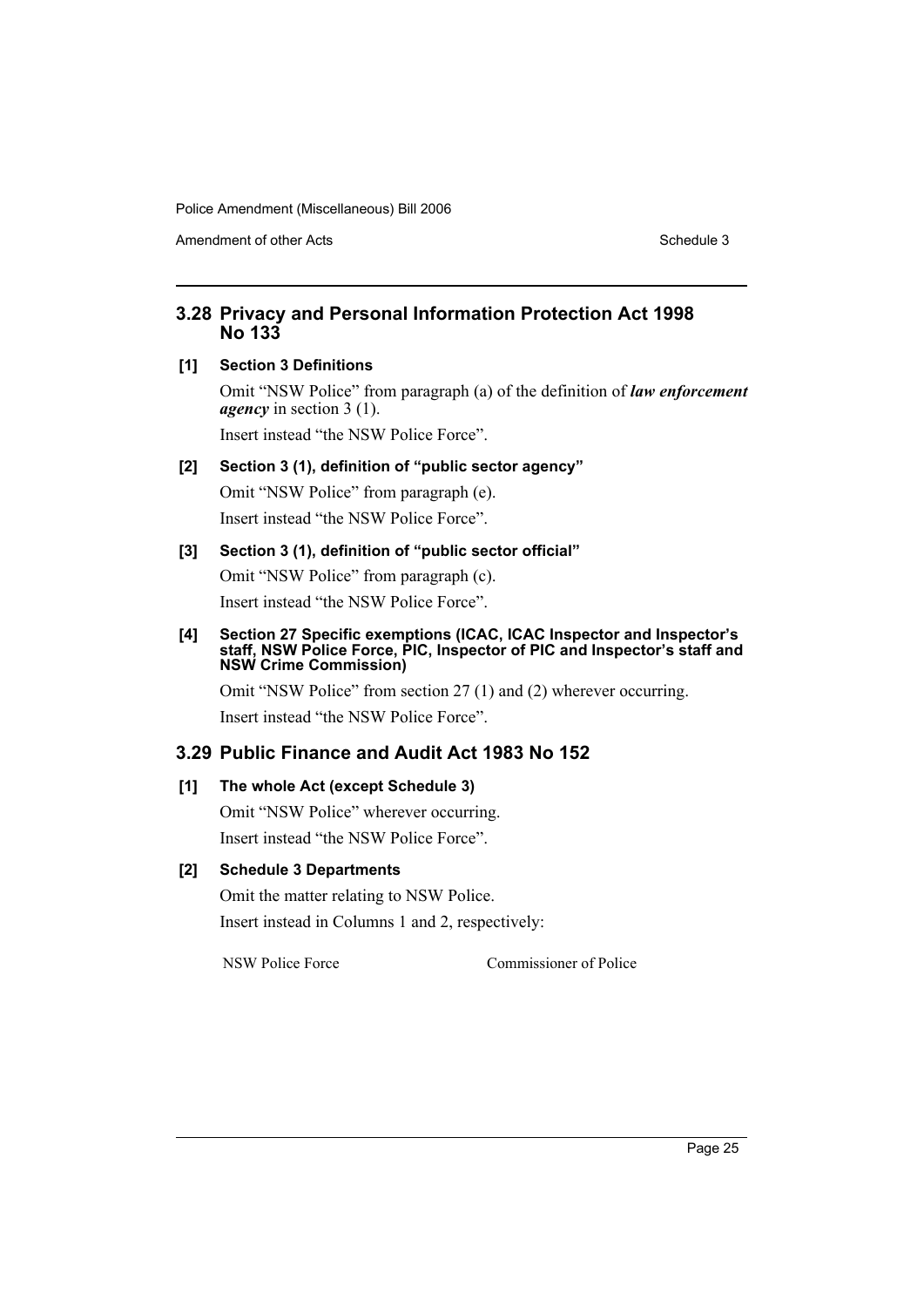Schedule 3 Amendment of other Acts

# **3.30 Public Sector Employment and Management Act 2002 No 43**

# **[1] Section 3 Definitions**

Omit "NSW Police" from paragraph (c) of the definition of *public sector service* in section 3 (1).

Insert instead "the NSW Police Force".

# **[2] Section 4A, note and section 78 (9) (a)**

Omit "NSW Police" wherever occurring. Insert instead "the NSW Police Force".

# **[3] Section 114 Definitions**

Omit "member of NSW Police" from section 114 (3) (a) (ii). Insert instead "member of the NSW Police Force".

# **3.31 Road Transport (General) Act 2005 No 11**

**Section 255 Register of written off and wrecked motor vehicles** Omit "NSW Police" from section 255 (6) (a). Insert instead "the NSW Police Force".

# **3.32 Security Industry Act 1997 No 157**

# **[1] Sections 6 (2) (a) and 18 (7) (a)**

Omit "member of NSW Police" wherever occurring. Insert instead "member of the NSW Police Force".

# **[2] Section 45A Penalty notices**

Omit "member of the NSW Police" from section 45A (9) (a). Insert instead "member of the NSW Police Force".

# **3.33 State Emergency and Rescue Management Act 1989 No 165**

# **[1] Section 3 Definitions**

Omit "NSW Police" from the definition of *emergency services organisation* in section 3 (1).

Insert instead "the NSW Police Force".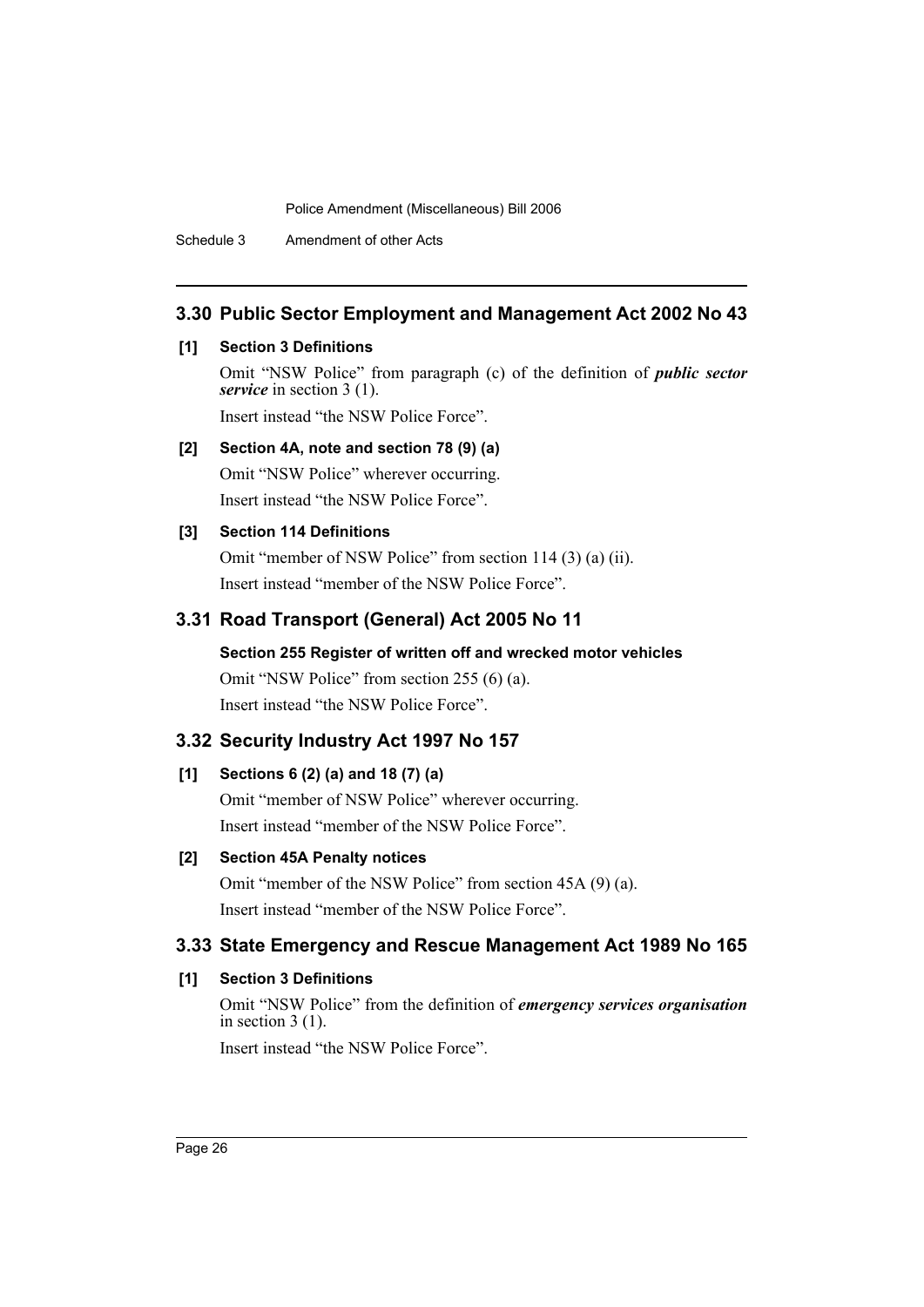Amendment of other Acts **Schedule 3** and the 3 set of the 3 set of the 3 set of the 3 set of the 3 set of the 3 set of the 3 set of the 3 set of the 3 set of the 3 set of the 3 set of the 3 set of the 3 set of the 3 set of

# **[2] Section 3 (1), definition of "government agency"** Omit "NSW Police" from paragraph (c).

Insert instead "the NSW Police Force".

# **[3] Sections 18 (1B) and 51 (2) and (3)** Omit "member of NSW Police" wherever occurring. Insert instead "member of the NSW Police Force".

# **[4] Section 26 NSW Police Force to provide executive support for District Emergency Management Committee and Operations Controller**

Omit "NSW Police" from section 26 (1). Insert instead "The NSW Police Force".

# **[5] Section 43 Composition of Board**

Omit "member of NSW Police Senior Executive Service" from section 43 (1) (c).

Insert instead "member of the NSW Police Force Senior Executive Service".

# **[6] Section 53 Offence to operate rescue unit or rescue vehicle without accreditation**

Omit "NSW Police" from section 53 (2) (a). Insert instead "the NSW Police Force".

# **[7] Section 63B Offences relating to emergency services organisations**

Omit "NSW Police" from paragraph (a) of the definition of *emergency services organisation insignia* in section 63B (4).

Insert instead "the NSW Police Force".

**[8] Section 63B (4), definition of "emergency services organisation officer"** Omit "NSW Police". Insert instead "the NSW Police Force".

# **3.34 State Emergency Service Act 1989 No 164**

# **[1] Section 8 Functions of Service**

Omit "members of NSW Police" from section 8 (1) (g). Insert instead "members of the NSW Police Force".